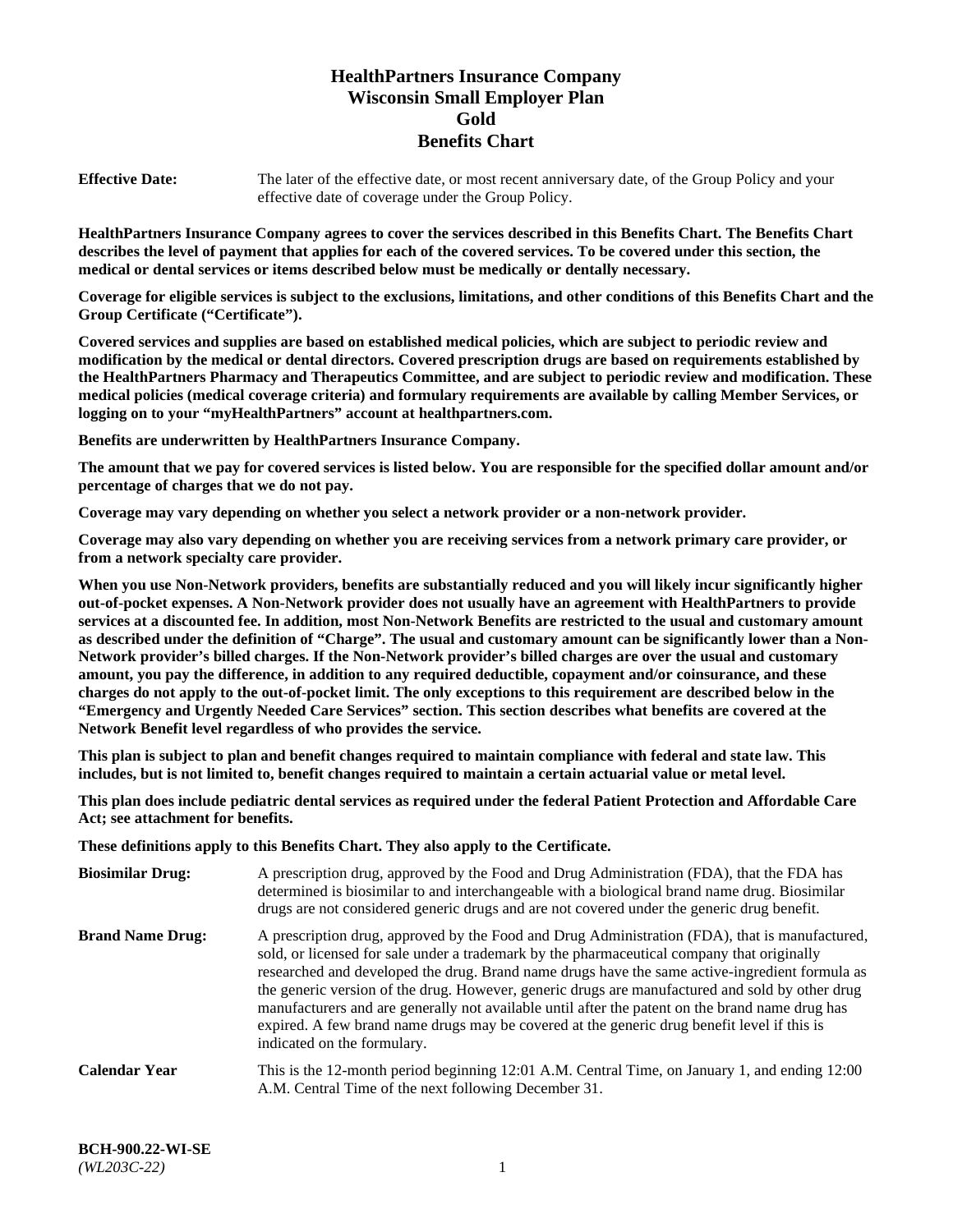| <b>Charge:</b> | For covered services delivered by a network provider, this is the provider's discounted fee for a<br>given medical/surgical service, procedure or item.                                                                                                                                                                                                                                                                                                                                                                                                                                                                                                                                                                 |
|----------------|-------------------------------------------------------------------------------------------------------------------------------------------------------------------------------------------------------------------------------------------------------------------------------------------------------------------------------------------------------------------------------------------------------------------------------------------------------------------------------------------------------------------------------------------------------------------------------------------------------------------------------------------------------------------------------------------------------------------------|
|                | For covered services delivered by non-network providers, a contracted rate may apply if such<br>arrangement is available to HealthPartners.                                                                                                                                                                                                                                                                                                                                                                                                                                                                                                                                                                             |
|                | For the usual and customary charge for covered services delivered by non-network providers, our<br>payment is calculated using one of the following options, depending on availability: 1) a<br>percentage of the Medicare fee schedule; 2) a comparable schedule if the service is not on the<br>Medicare fee schedule; or 3) a commercially reasonable rate for such service if a fee schedule is<br>not available.                                                                                                                                                                                                                                                                                                   |
|                | The usual and customary charge is the maximum amount allowed that we consider in the<br>calculation of the payment of charges incurred for certain covered services. You must pay for any<br>charges above the usual and customary charge, and they do not apply to the out-of-pocket limit.                                                                                                                                                                                                                                                                                                                                                                                                                            |
|                | A charge is incurred for covered ambulatory medical and surgical services, on the date the service<br>or item is provided. A charge is incurred for covered inpatient services, on the date of admission to<br>a hospital. To be covered, a charge must be incurred on or after your effective date and on or<br>before the termination date.                                                                                                                                                                                                                                                                                                                                                                           |
|                | Copayment/Coinsurance: The specified dollar amount, or percentage, of charges incurred for covered services, which we do<br>not pay, but which you must pay, each time you receive certain medical services, procedures or<br>items. Our payment for those covered services or items begins after the copayment or coinsurance<br>is satisfied. Covered services or items requiring a copayment or coinsurance are specified in this<br>Benefits Chart.                                                                                                                                                                                                                                                                 |
|                | For services provided by a network provider:<br>An amount which is listed as a flat dollar copayment is applied to a network provider's discounted<br>charge for a given service. However, if the network provider's discounted charge for a service or<br>item is less than the flat dollar copayment, you will pay the network provider's discounted charge.<br>An amount which is listed as a percentage of charges or coinsurance is based on the network<br>provider's discounted charges, calculated at the time the claim is processed, which may include an<br>agreed upon fee schedule rate for case rate or withhold arrangements.                                                                            |
|                | For services provided by a non-network provider:<br>Any copayment or coinsurance is applied to the lesser of the provider's charges or the usual and<br>customary charge for a service.                                                                                                                                                                                                                                                                                                                                                                                                                                                                                                                                 |
|                | A copayment or coinsurance is due at the time a service is provided, or when billed by the<br>provider. The copayment or coinsurance applicable for a scheduled visit with a HealthPartners<br>network provider will be collected for each visit, late cancellation and failed appointment.                                                                                                                                                                                                                                                                                                                                                                                                                             |
| Deductible:    | The specified dollar amount of charges incurred for covered services, which we do not pay, but an<br>enrollee or a family has to pay first in a calendar year. Our payment for those services or items<br>begins after the deductible is satisfied. For network providers, the amount of the charges that apply<br>to the deductible are based on the network provider's discounted charges, calculated at the time<br>the claim is processed, which may include an agreed upon fee schedule rate for case rate or<br>withhold arrangements. For non-network providers, the amount of charges that apply to the<br>deductible are the lesser of the provider's charges or the usual and customary charge for a service. |
|                | Any amounts paid or reimbursed by a third party, including but not limited to: point of service<br>rebates, manufacturer coupons, manufacturer debits cards or other forms of direct reimbursement<br>to an Insured for a product or service, will not apply toward your deductible, to the extent<br>permitted under state and federal law.                                                                                                                                                                                                                                                                                                                                                                            |
|                | Your plan has an embedded deductible. This means once an Insured meets the individual<br>deductible, the plan begins paying benefits for that person. If two or more members of the family<br>meet the family deductible, the plan begins paying benefits for all members of the family,<br>regardless of whether each Insured has met the individual deductible. However, an Insured may<br>not contribute more than the individual deductible toward the family deductible.                                                                                                                                                                                                                                           |
|                | All services are subject to the deductible unless otherwise indicated below in this Benefits Chart.                                                                                                                                                                                                                                                                                                                                                                                                                                                                                                                                                                                                                     |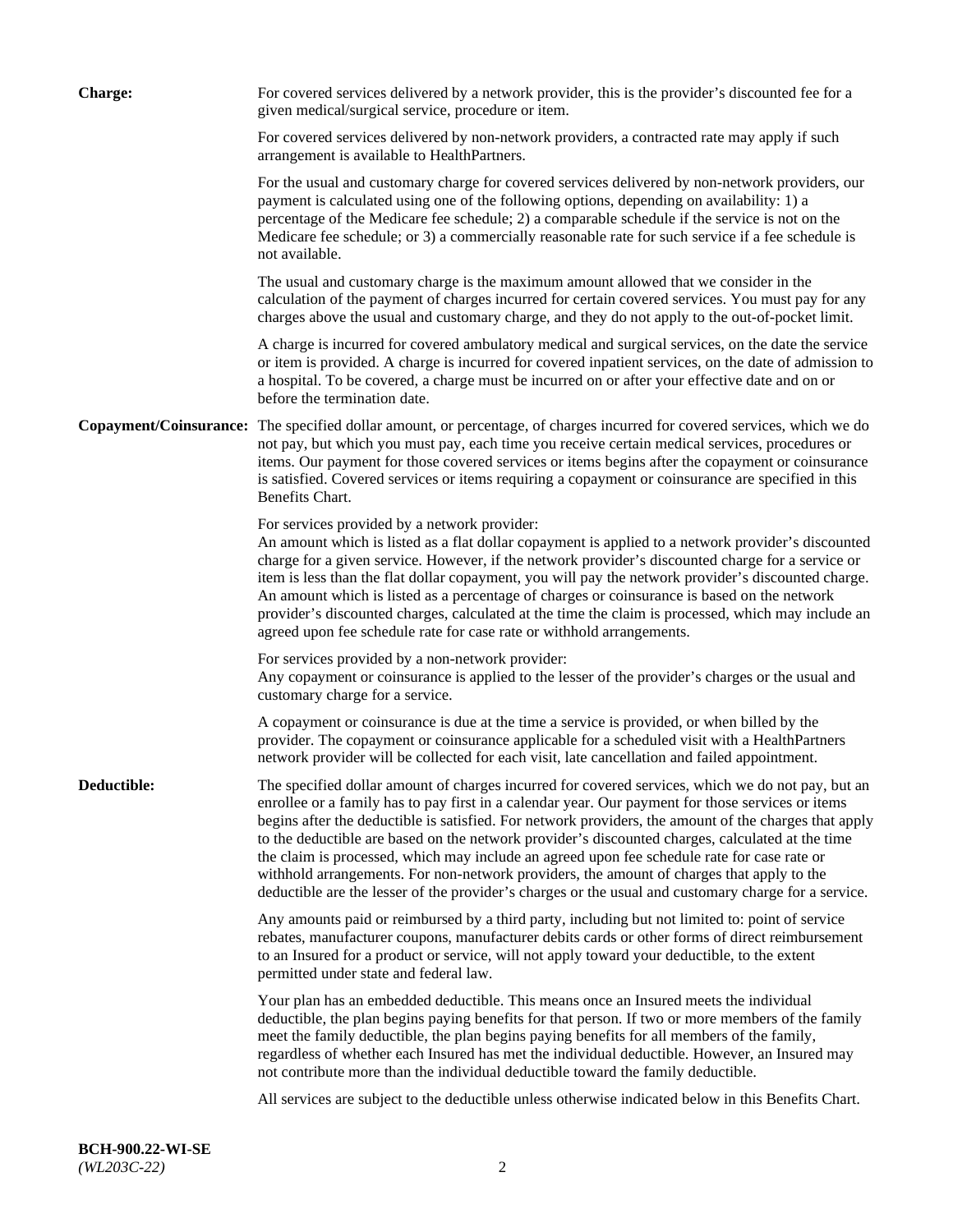| Formulary:                                 | This is a current list, which may be revised from time to time, of prescription drugs, medications,<br>equipment and supplies covered by us as indicated in this Benefits Chart which are covered at the<br>highest benefit level. Some drugs on the formulary may require prior authorization to be covered<br>as formulary drugs. The formulary, and information on drugs that require prior authorization, are<br>available by calling Member Services, or logging on to your "myHealthPartners" account at<br>healthpartners.com. |
|--------------------------------------------|---------------------------------------------------------------------------------------------------------------------------------------------------------------------------------------------------------------------------------------------------------------------------------------------------------------------------------------------------------------------------------------------------------------------------------------------------------------------------------------------------------------------------------------|
| <b>Generic Drug:</b>                       | A prescription drug, approved by the Food and Drug Administration (FDA), that the FDA has<br>determined is comparable to a brand name drug product in dosage form, strength, route of<br>administration, quality, intended use and documented bioequivalence. Generally, generic drugs<br>cost less than brand name drugs. Some brand name drugs may be covered at the generic drug<br>benefit level if this is indicated on the formulary.                                                                                           |
| <b>Lifetime Maximum</b><br><b>Benefit:</b> | The specified coverage limit actually paid by us for services and/or charges incurred by you for any<br>given procedure or diagnosis. Payment of benefits under this Benefits Chart ceases when that lifetime<br>maximum benefit is reached. You have to pay for any subsequent charges.                                                                                                                                                                                                                                              |
| <b>Non-Formulary Drug:</b>                 | This is a prescription drug, approved by the Food and Drug Administration (FDA), that is not on<br>the formulary, is medically necessary and is not investigative or experimental or otherwise<br>excluded under the Certificate.                                                                                                                                                                                                                                                                                                     |
| <b>Out-of-Pocket Expenses:</b>             | You pay the specified copayments/coinsurance and deductibles applicable for particular services,<br>subject to the out-of-pocket limit described below. These amounts are in addition to the monthly<br>premium payments.                                                                                                                                                                                                                                                                                                             |
| <b>Out-of-Pocket Limit:</b>                | You pay the copayments/coinsurance and deductibles for covered services, to the individual or<br>family out-of-pocket limit. Thereafter we cover 100% of the charges incurred for all other covered<br>services, for the rest of the calendar year. You pay amounts greater than the out-of-pocket limit if<br>you exceed any lifetime maximum benefit or any visit or day limits.                                                                                                                                                    |
|                                            | Non-Network Benefits above the usual and customary charge (see definition of charge above) do<br>not apply to the out-of-pocket limit.                                                                                                                                                                                                                                                                                                                                                                                                |
|                                            | Non-Network Benefits for transplant surgery do not apply to the out-of-pocket limit.                                                                                                                                                                                                                                                                                                                                                                                                                                                  |
|                                            | Any amounts paid or reimbursed by a third party, including but not limited to: point of service<br>rebates, manufacturer coupons, manufacturer debit cards or other forms of direct reimbursement to<br>an Insured for a product or service, will not apply as an out-of-pocket expense, to the extent<br>permitted under state and federal law.                                                                                                                                                                                      |
|                                            | You are responsible to keep track of the out-of-pocket expenses. Contact Member Services for<br>assistance in determining the amount paid by the enrollee for specific eligible services received.<br>Claims for reimbursement under the out-of-pocket limit provisions are subject to the same time<br>limits and provisions described under the "Claims Provisions" section of the Certificate.                                                                                                                                     |
| <b>Primary Care Providers:</b>             | These are providers in the following categories: Family Practice, General Practice, Internal<br>Medicine, Pediatrics, Adolescent Medicine, Adult Medicine and Geriatrics.                                                                                                                                                                                                                                                                                                                                                             |
|                                            | Specialty Care Providers: These are providers who are not in the following categories: Family Practice, General Practice,<br>Internal Medicine, Pediatrics, Adolescent Medicine, Adult Medicine and Geriatrics.                                                                                                                                                                                                                                                                                                                       |
| <b>Specialty Drug List:</b>                | This is a current list, which may be revised from time to time, of prescription drugs, medications,<br>equipment and supplies, which are typically bio-pharmaceuticals. The purpose of a specialty drug<br>list is to facilitate enhanced monitoring of complex therapies used to treat specific conditions.<br>Specialty drugs are covered by us as indicated in this Benefits Chart. The specialty drug list is<br>available by calling Member Services, or logging on to your "myHealthPartners" account at<br>healthpartners.com. |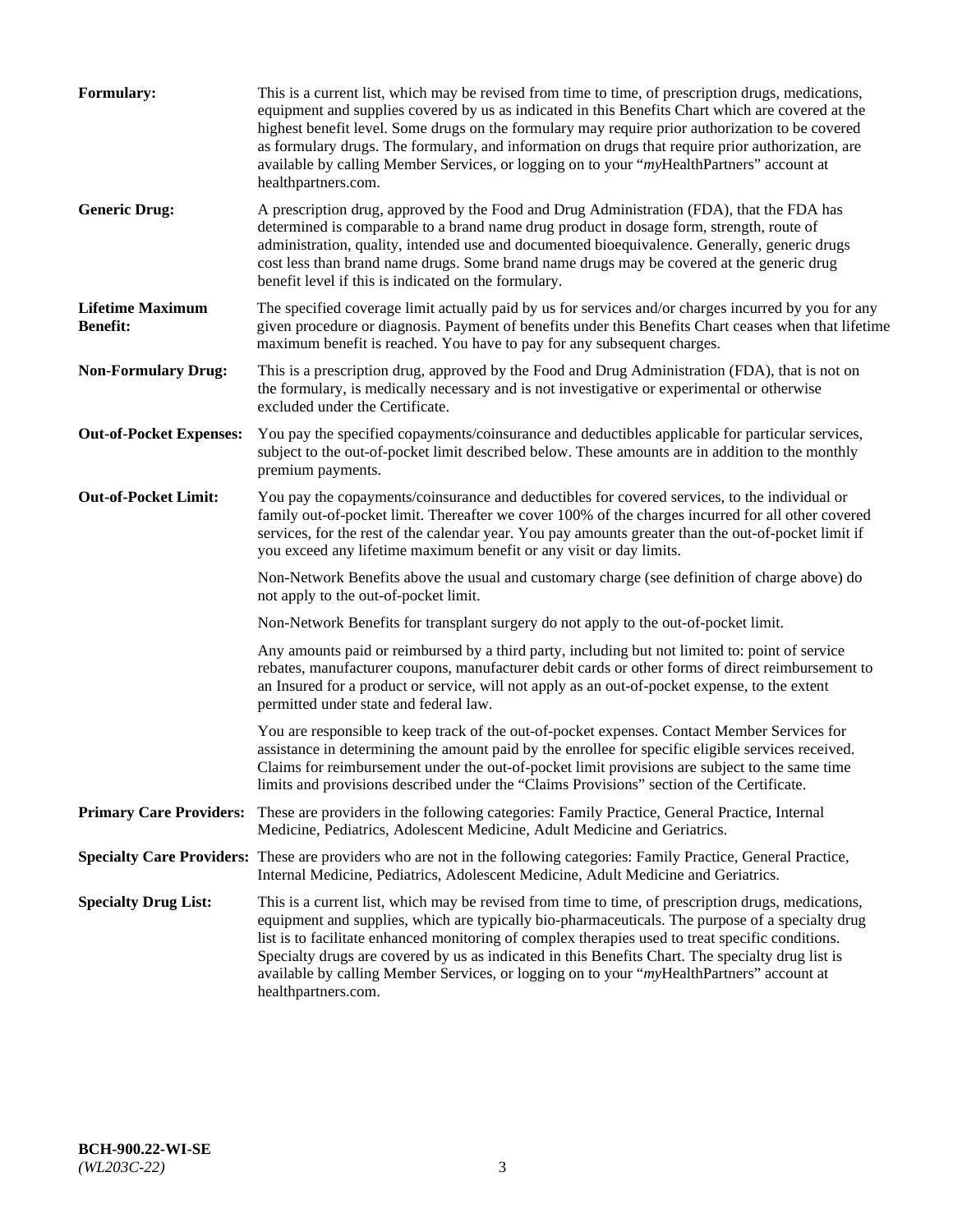### **DEDUCTIBLES AND OUT-OF-POCKET LIMITS**

#### **Individual calendar year deductible**

| <b>Network Benefits</b> | <b>Non-Network Benefits</b> |
|-------------------------|-----------------------------|
| \$2,000                 | \$10,000                    |

#### **Family calendar year deductible**

| <b>Network Benefits</b> | <b>Non-Network Benefits</b> |
|-------------------------|-----------------------------|
| \$6,000                 | \$20,000                    |

Separate deductibles must be satisfied under the Network Benefits and Non-Network Benefits.

Your plan has an embedded deductible. This means once an Insured meets the individual deductible, the plan begins paying benefits for that person. If two or more members of the family meet the family deductible, the plan begins paying benefits for all members of the family, regardless of whether each Insured has met the individual deductible. However, an Insured may not contribute more than the individual deductible toward the family deductible.

Any amounts paid or reimbursed by a third party, including but not limited to: point of service rebates, manufacturer coupons, manufacturer debits cards or other forms of direct reimbursement to an Insured for a product or service, will not apply toward your deductible, to the extent permitted under state and federal law.

#### **Individual calendar year out-of-pocket limit**

| Network Benefits | <b>Non-Network Benefits</b> |
|------------------|-----------------------------|
| \$6,300          | \$30,000                    |

#### **Family calendar year out-of-pocket limit**

| <b>Network Benefits</b> | <b>Non-Network Benefits</b> |
|-------------------------|-----------------------------|
| \$12,600                | \$60,000                    |

Separate Out-of-Pocket Limits must be satisfied under Network Benefits and Non-Network Benefits.

Non-Network Benefits above the usual and customary charge will not apply to the individual or family Out-of-Pocket Limit.

Non-Network Benefits for transplant surgery do not apply to the Out-of-Pocket Limit.

Any amounts paid or reimbursed by a third party, including but not limited to: point of service rebates, manufacturer coupons, manufacturer debit cards or other forms of direct reimbursement to an Insured for a product or service, will not apply as an out-of-pocket expense, to the extent permitted under state and federal law.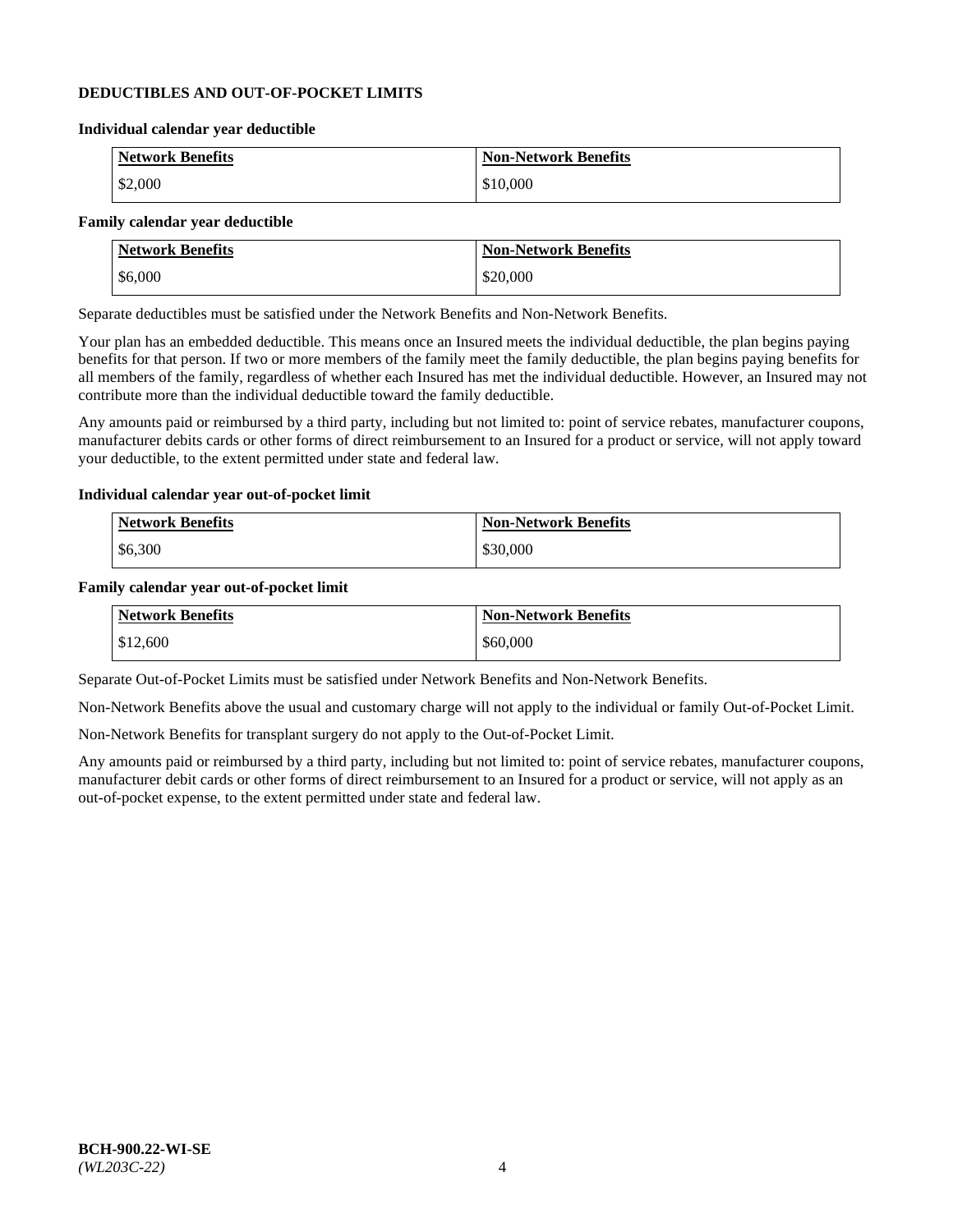# **AMBULANCE AND MEDICAL TRANSPORTATION**

## **Covered Services:**

We cover ambulance and medical transportation for medical emergencies.

We also cover medically necessary, non-emergency transportation if it meets our medical coverage criteria. Covered services and supplies are based on established medical policies, which are subject to periodic review and modification by the medical directors. These medical policies (medical coverage criteria) and applicable prior authorization requirements are available by calling Member Services, or logging on to your "*my*HealthPartners" account a[t healthpartners.com.](https://www.healthpartners.com/hp/index.html)

| <b>Network Benefits</b>      | <b>Non-Network Benefits</b> |
|------------------------------|-----------------------------|
| 70% of the charges incurred. | See Network Benefits.       |

#### **Not Covered:**

See "Services Not Covered" in the Certificate.

# **AUTISM SERVICES**

# **Covered Services:**

We cover prior authorized evidence-based intensive-level and nonintensive-level treatment of autism spectrum disorders (autism disorder, Asperger's syndrome or pervasive development disorder not otherwise specified).

Covered services are based on established medical policies, which are subject to periodic review and modification by the medical directors. These medical policies (medical coverage criteria) are available by calling Member Services, or logging on to your "*my*HealthPartners" account at [healthpartners.com.](https://www.healthpartners.com/hp/index.html)

Your network provider will coordinate the prior authorization process for any autism treatment services. You may call Member Services at 952-883-5000 or toll-free at 855-813-3888 if you have any questions or concerns regarding the authorization process.

Please call Member Services at 952-883-5000 or toll-free at 855-813-3888 to request authorization for autism treatment services from a non-network provider.

**Intensive-level services** for children diagnosed with autism spectrum disorders. Intensive-level services must begin on or after 2 years of age and end before 9 years of age. Intensive-level services, on average, are services provided for more than 20 hours of treatment per week. (The average number of hours a week is calculated over a six-month period.)

| <b>Network Benefits</b>                                                                                                                              | <b>Non-Network Benefits</b>                                              |
|------------------------------------------------------------------------------------------------------------------------------------------------------|--------------------------------------------------------------------------|
| 100% of the charges incurred, subject to a<br>copayment of \$30 per visit.<br>Deductible does not apply.<br>Limited to 240 visits per calendar year. | 50% of the charges incurred.<br>Limited to 240 visits per calendar year. |

The maximum number of visits is combined for Network Benefits and Non-Network Benefits. Visit limits are based on the minimum coverage amounts available at the time of publication. Additional visits may be available if required due to revised minimum coverage amounts being issued by the Office of the Commissioner of Insurance. See our medical coverage criteria for current visit limits.

#### **Intensive-level services lifetime maximum benefit**

| Network Benefits                                                     | <b>Non-Network Benefits</b>                                          |
|----------------------------------------------------------------------|----------------------------------------------------------------------|
| 4 years of cumulative services under this plan or any<br>other plan. | 4 years of cumulative services under this plan or any<br>other plan. |

The Lifetime Maximum Benefit is combined for Network Benefits and Non-Network Benefits.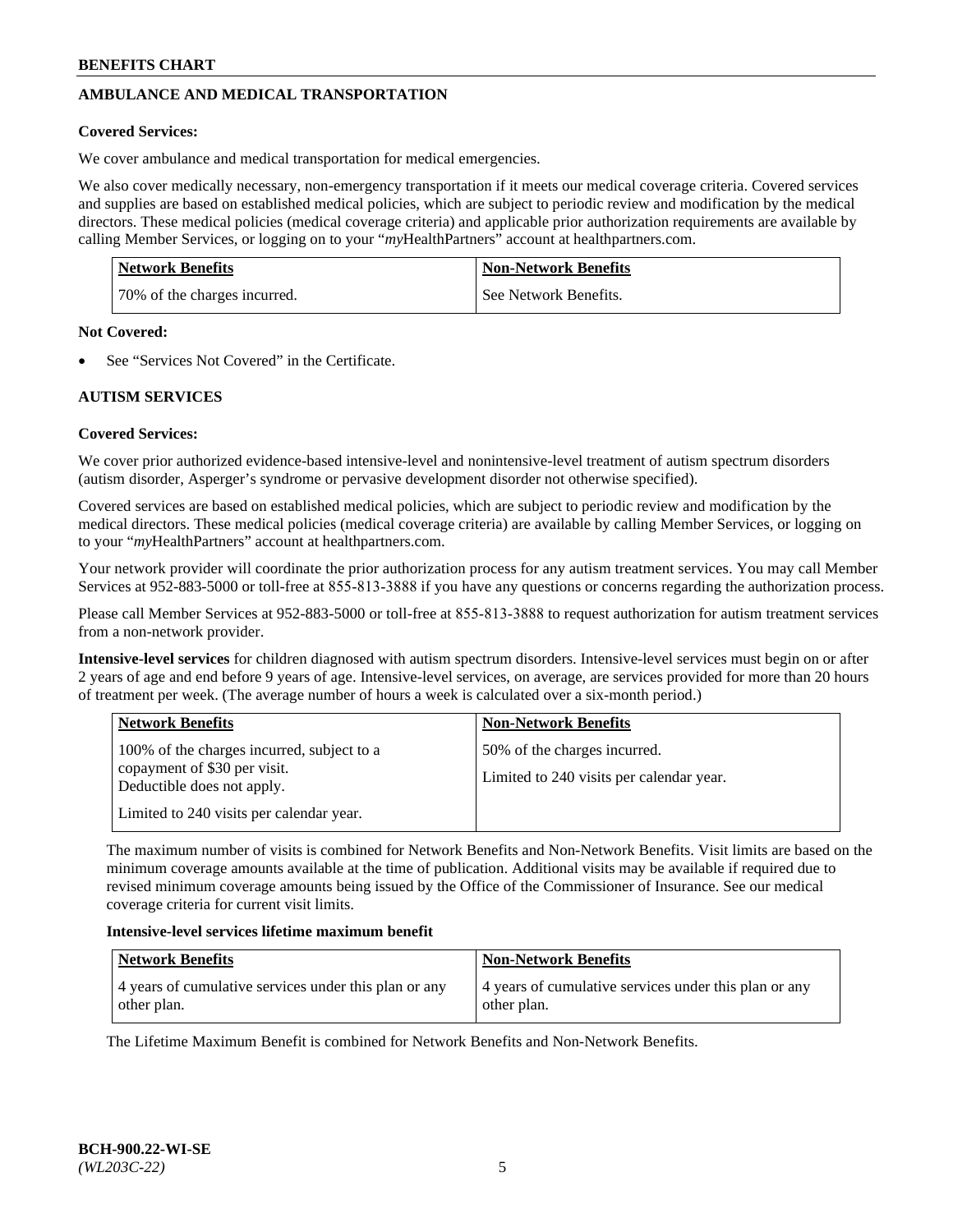**Nonintensive-level services** for Insureds diagnosed with autism spectrum disorders

| <b>Network Benefits</b>                                                                                  | <b>Non-Network Benefits</b>                                              |
|----------------------------------------------------------------------------------------------------------|--------------------------------------------------------------------------|
| 100% of the charges incurred, subject to a<br>copayment of \$30 per visit.<br>Deductible does not apply. | 50% of the charges incurred.<br>Limited to 120 visits per calendar year. |
| Limited to 120 visits per calendar year.                                                                 |                                                                          |

The maximum number of visits is combined for Network Benefits and Non-Network Benefits. Visit limits are based on the minimum coverage amounts available at the time of publication. Additional visits may be available if required due to revised minimum coverage amounts being issued by the Office of the Commissioner of Insurance. See our medical coverage criteria for current visit limits.

### **Not Covered:**

See "Services Not Covered" in the Certificate.

# **BEHAVIORAL HEALTH SERVICES**

# **Covered Services:**

Covered services are based on established medical policies, which are subject to periodic review and modification by the medical directors. These medical policies (medical coverage criteria) are available by calling Member Services, or logging on to your "*my*HealthPartners" account at [healthpartners.com.](https://www.healthpartners.com/hp/index.html)

**Transitional treatment services:** These are services for the treatment of nervous or mental disorders and substance use disorders which are provided to an Insured in a less restrictive manner than are inpatient hospital services but in a more intensive manner than are outpatient services. Transitional treatment services are services offered by a provider, and certified by the Wisconsin Department of Health Services for each of the following (except the last bulleted item):

- Mental health services for covered adults in a day treatment program.
- Mental health services for covered children in a day hospital treatment program.
- Services for persons with chronic mental illness provided through a community support program.
- Residential treatment programs for covered persons with substance use disorder.
- Substance use disorder services in a day treatment program.
- Services for persons who are experiencing a mental health crisis or who are in a situation likely to turn into a mental health crisis if support is not provided.
- Intensive outpatient programs for the treatment of psychoactive substance use disorders provided in accordance with the patient placement criteria of the American Society of Addiction Medicine.

# **Mental health services**

We cover services for mental health diagnoses as described in the Diagnostic and Statistical Manual of Mental Disorders – Fifth Edition (DSM 5) (most recent edition).

We provide coverage for mental health treatment ordered by a Wisconsin court under a valid court order that is issued on the basis of a behavioral care evaluation performed by a licensed psychiatrist or doctoral level licensed psychologist, which includes a diagnosis and an individual treatment plan for care in the most appropriate, least restrictive environment. We must be given a copy of the court order and the behavioral care evaluation, and the service must be a covered benefit under this plan, and the service must be provided by a network provider, or other provider as required by law.

**Outpatient services:** We cover medically necessary outpatient professional mental health services for evaluation, crisis intervention, and treatment of mental health disorders.

A comprehensive diagnostic assessment will be used as the basis for a determination by a mental health professional, concerning the appropriate treatment and the extent of services required.

Outpatient services we cover for a diagnosed mental health condition include the following:

- Individual, group, family and multi-family therapy.
- Medication management provided by a physician, certified nurse practitioner, or physician's assistant.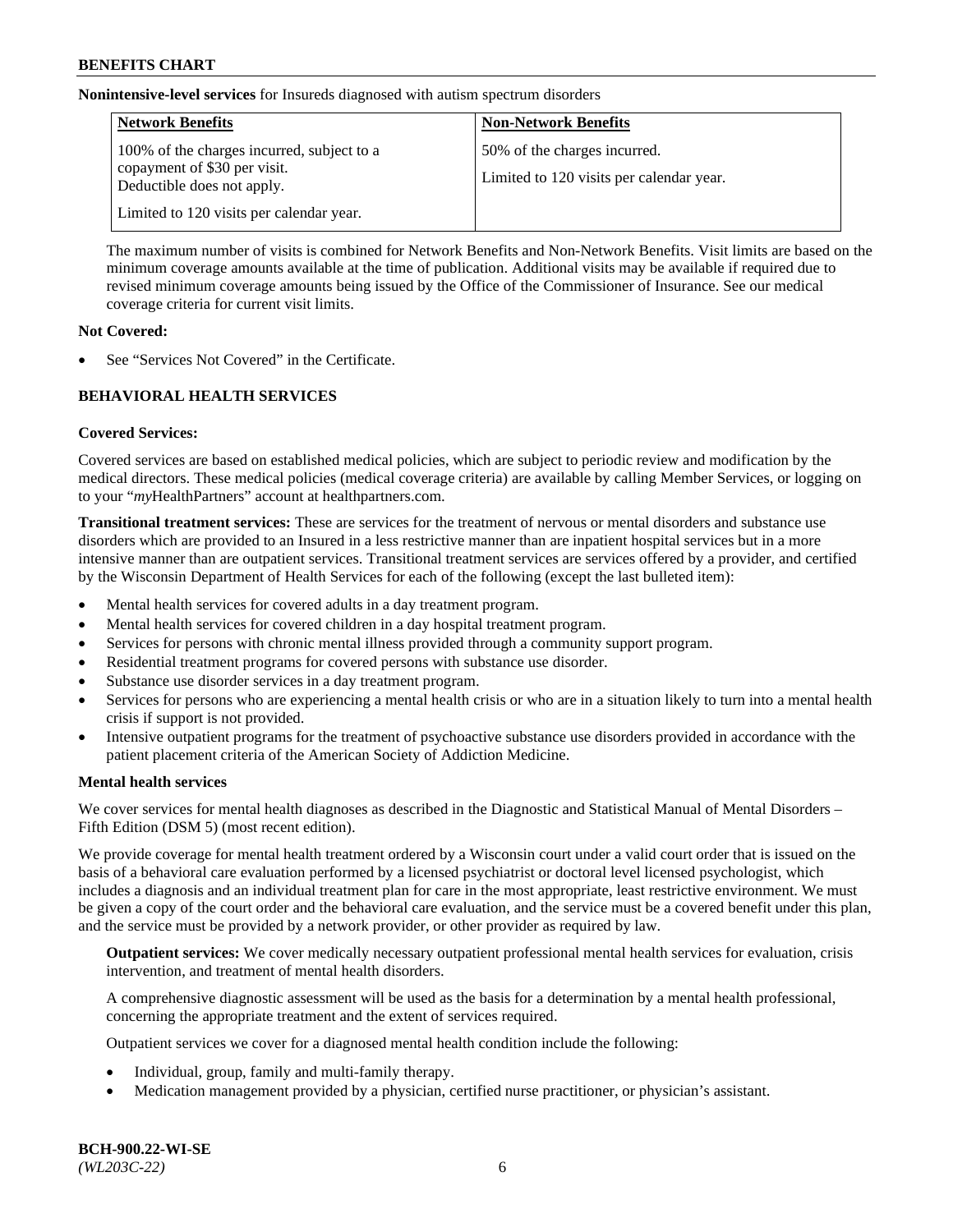- Psychological testing services for the purposes of determining the differential diagnoses and treatment planning for patients currently receiving behavioral health services.
- Partial hospitalization services in a licensed hospital or community mental health center.
- Psychotherapy and nursing services provided in the home if authorized by us.
- Treatment for gender dysphoria.

| <b>Network Benefits</b>                                                                                                                                                                                                                           | <b>Non-Network Benefits</b>  |
|---------------------------------------------------------------------------------------------------------------------------------------------------------------------------------------------------------------------------------------------------|------------------------------|
| 100% of the charges incurred, subject to a<br>copayment of \$30 per visit.<br>Deductible does not apply.<br>For family therapy, only one copayment will be<br>charged, regardless of the number of Insureds primarily<br>involved in the therapy. | 50% of the charges incurred. |

#### **Group therapy**

| Network Benefits                                                                                         | <b>Non-Network Benefits</b>  |
|----------------------------------------------------------------------------------------------------------|------------------------------|
| 100% of the charges incurred, subject to a<br>copayment of \$15 per visit.<br>Deductible does not apply. | 50% of the charges incurred. |

**Inpatient services, including mental health residential treatment services:** We cover the following:

- Medically necessary inpatient services in a hospital and professional services for treatment of mental health disorders. Medical stabilization is covered under inpatient hospital services in the "Hospital and Skilled Nursing Facility Services" section.
- Medically necessary mental health residential treatment services. This care must be authorized by us and provided by a hospital or residential behavioral health treatment facility licensed by the local state or Department of Health and Human Services. Services not covered under this benefit include halfway houses, group homes, extended care facilities, shelter services, correctional services, detention services, transitional services, group residential services, foster care services and wilderness programs.

| Network Benefits             | <b>Non-Network Benefits</b>  |
|------------------------------|------------------------------|
| 70% of the charges incurred. | 50% of the charges incurred. |

**Transitional treatment services:** We cover transitional treatment services described above for treatment of mental and nervous disorders.

| <b>Network Benefits</b>                                                                                  | <b>Non-Network Benefits</b>  |
|----------------------------------------------------------------------------------------------------------|------------------------------|
| 100% of the charges incurred, subject to a<br>copayment of \$30 per visit.<br>Deductible does not apply. | 50% of the charges incurred. |

#### **Substance use disorder treatment services**

We cover medically necessary services for assessments by a licensed alcohol and drug counselor and treatment of substance use disorders as defined in the latest edition of the DSM 5.

**Outpatient services:** We cover medically necessary outpatient professional services for diagnosis and treatment of substance use disorders. Substance use disorder treatment services must be provided by a program licensed by the local Department of Health Services.Outpatient services we cover for a diagnosed substance use disorder include the following: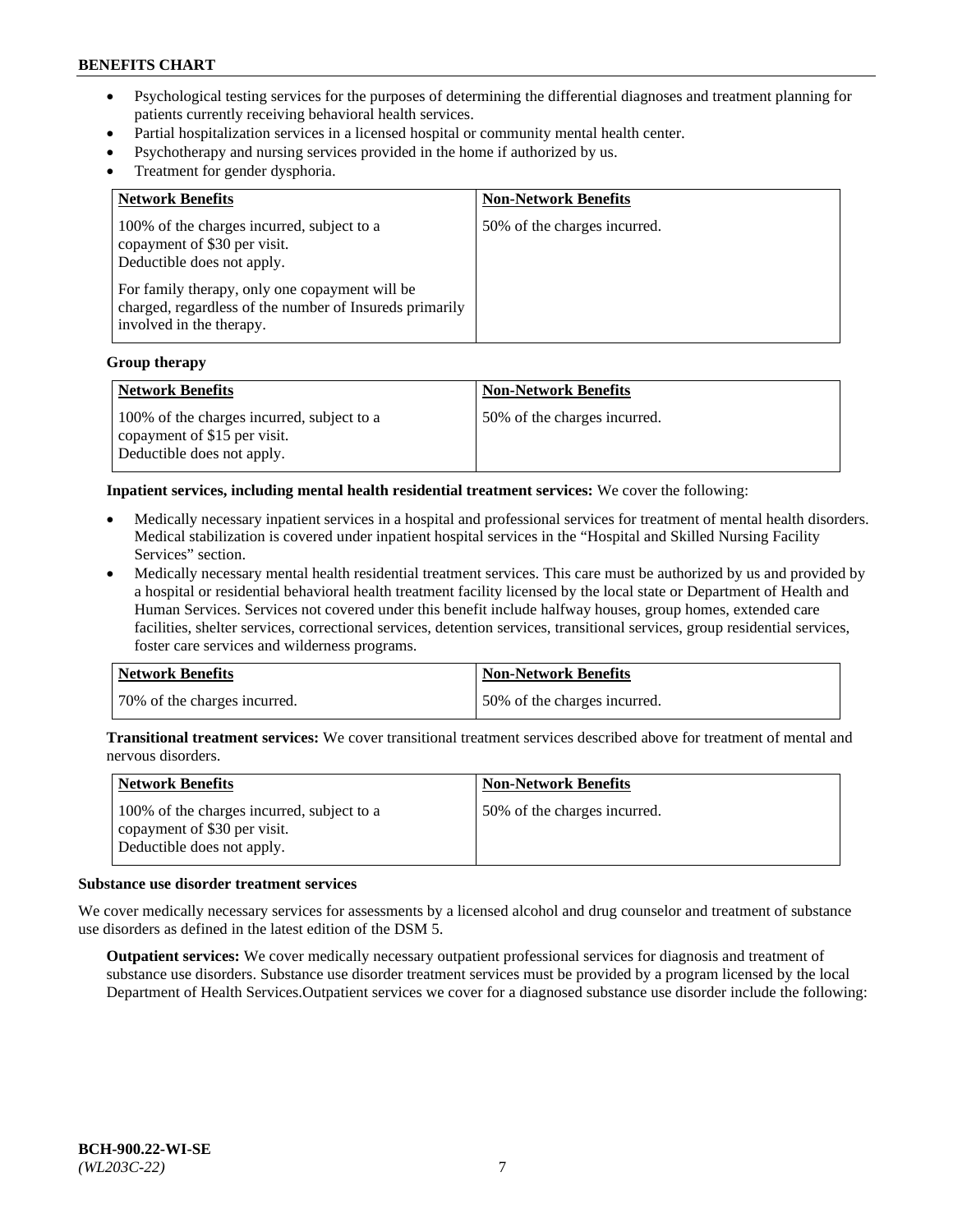- Individual, group, family, and multi-family therapy provided in an office setting.
- Opiate replacement therapy including methadone and buprenorphine treatment.

| <b>Network Benefits</b>                                                                                  | <b>Non-Network Benefits</b>  |
|----------------------------------------------------------------------------------------------------------|------------------------------|
| 100% of the charges incurred, subject to a<br>copayment of \$30 per visit.<br>Deductible does not apply. | 50% of the charges incurred. |

**Inpatient services:** We cover the following:

- Medically necessary inpatient services in a hospital or a licensed residential primary treatment center.
- Services provided in a hospital that is licensed by the local state and accredited by Medicare.
- Detoxification services in a hospital or community detoxification facility if it is licensed by the local Department of Health Services.

| Network Benefits             | Non-Network Benefits         |
|------------------------------|------------------------------|
| 70% of the charges incurred. | 50% of the charges incurred. |

**Transitional treatment services:** We cover transitional treatment services described above for treatment of substance use disorders.

| Network Benefits                                                                                         | <b>Non-Network Benefits</b>  |
|----------------------------------------------------------------------------------------------------------|------------------------------|
| 100% of the charges incurred, subject to a<br>copayment of \$30 per visit.<br>Deductible does not apply. | 50% of the charges incurred. |

**Out-of-area services for Wisconsin students:** If a dependent child is a student in a school located in Wisconsin, but outside of our service area, we cover mental health and substance use disorder services as required under Wisconsin Statute 609.655.

- The student may have a clinical assessment from a local, non-network mental health or substance use disorder treatment provider at the network benefit level when prior authorized by us.
- If outpatient services are recommended in the clinical assessment, five outpatient visits from a non-network provider will be covered at the network benefit level.
- Our Medical Director will determine the need for continuing treatment by the non-network provider; additional visits may be approved.
- Coverage for the outpatient services will not be provided if the recommended treatment would keep the student from attending school on a regular basis or if the student is no longer attending the school full-time.

This benefit is subject to the limitations shown in this "Behavioral Health Services" section.

| <b>Network Benefits</b>                                                                                  | <b>Non-Network Benefits</b> |
|----------------------------------------------------------------------------------------------------------|-----------------------------|
| 100% of the charges incurred, subject to a<br>copayment of \$30 per visit.<br>Deductible does not apply. | Not applicable.             |

A dependent child enrolled in a school outside of the state of Wisconsin is not eligible for this benefit.

# **Not Covered:**

See "Services Not Covered" in the Certificate.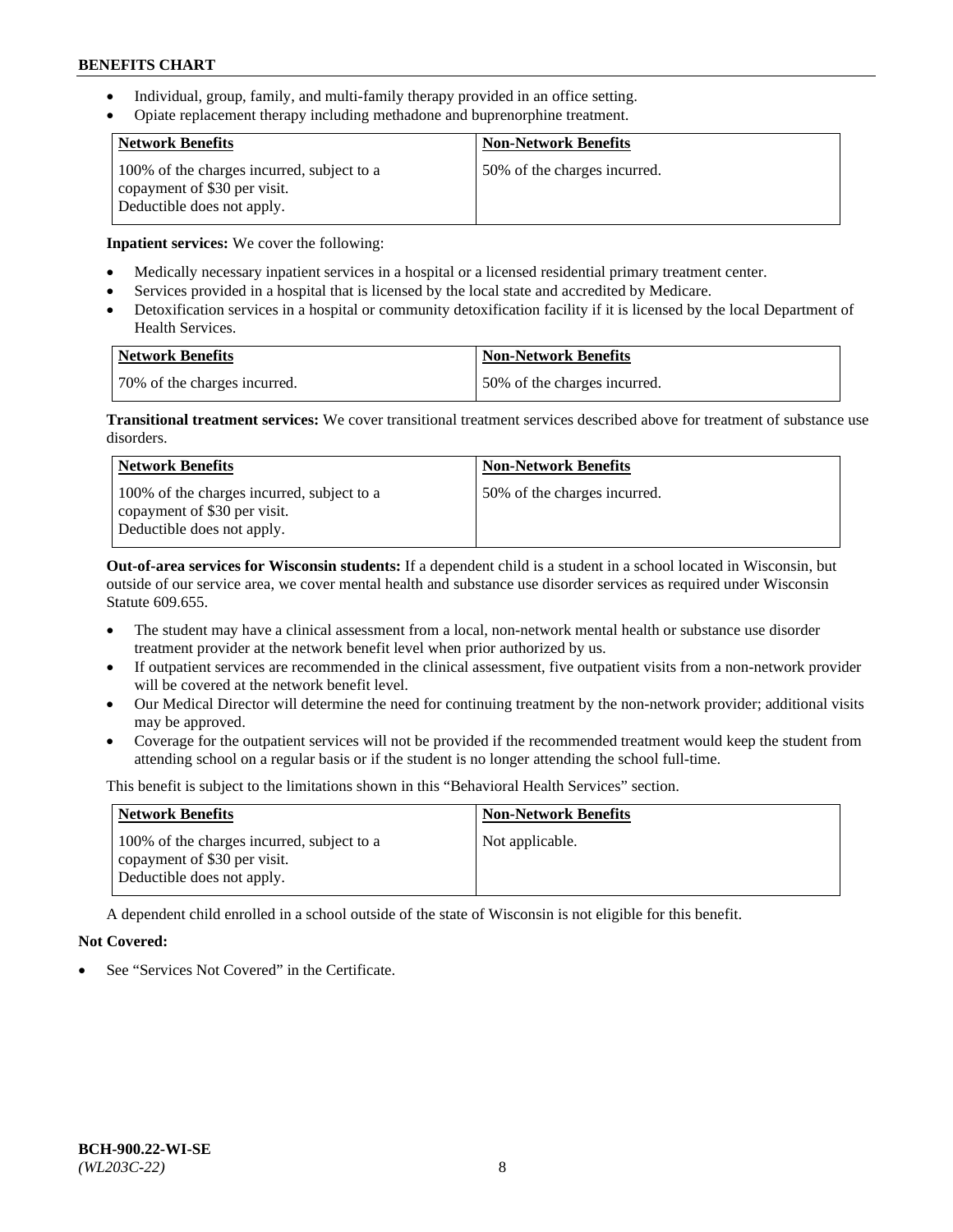# **CHIROPRACTIC SERVICES**

# **Covered Services:**

We cover chiropractic services for rehabilitative care. Chiropractic services are adjustments to any abnormal articulations of the human body, especially those of the spinal column, for the purpose of giving freedom of action to impinged nerves that may cause pain or deranged function.

Massage therapy which is performed in conjunction with other treatment/modalities by a chiropractor, is part of a prescribed treatment plan and is not billed separately is covered.

| <b>Network Benefits</b>                                                                                  | <b>Non-Network Benefits</b>  |
|----------------------------------------------------------------------------------------------------------|------------------------------|
| 100% of the charges incurred, subject to a<br>copayment of \$50 per visit.<br>Deductible does not apply. | 50% of the charges incurred. |

# **Not Covered:**

- Massage therapy for the purpose of comfort or convenience of the Insured.
- See "Services Not Covered" in the Certificate.

# **CLINICAL TRIALS**

# **Covered Services:**

We cover certain routine services if you participate in a Phase I, Phase II, Phase III or Phase IV approved clinical trial that is conducted in relation to the prevention, detection, or treatment of cancer or other life-threatening disease or condition as defined in the Affordable Care Act. Approved clinical trials include (1) federally funded trials when the study or investigation is approved or funded by any of the federal agencies defined in the Public Health Services Act, section 2709 (d) (1) (A); (2) the study or investigation is conducted under an investigational new drug application reviewed by the Food and Drug Administration; and (3) the study or investigation is a drug trial that is exempt from having such an investigational new drug application. We cover routine patient costs for services that would be eligible under the Certificate and this Benefits Chart if the service were provided outside of a clinical trial.

| Coverage level is same as corresponding<br>Coverage level is same as corresponding Network<br>Non-Network Benefits, depending on type of service<br>Benefits, depending on type of service provided such as<br>Office Visits for Illness or Injury, Inpatient or<br>provided such as Office Visits for Illness or Injury, | <b>Network Benefits</b>              | <b>Non-Network Benefits</b>                |
|---------------------------------------------------------------------------------------------------------------------------------------------------------------------------------------------------------------------------------------------------------------------------------------------------------------------------|--------------------------------------|--------------------------------------------|
|                                                                                                                                                                                                                                                                                                                           | <b>Outpatient Hospital Services.</b> | Inpatient or Outpatient Hospital Services. |

- The investigative or experimental item, device or service itself.
- Items or services that are provided solely to satisfy data collection and analysis needs and that are not used in the direct clinical management of the patient.
- A service that is clearly inconsistent with widely accepted and established standards of care for a particular diagnosis.
- See "Services Not Covered" in the Certificate.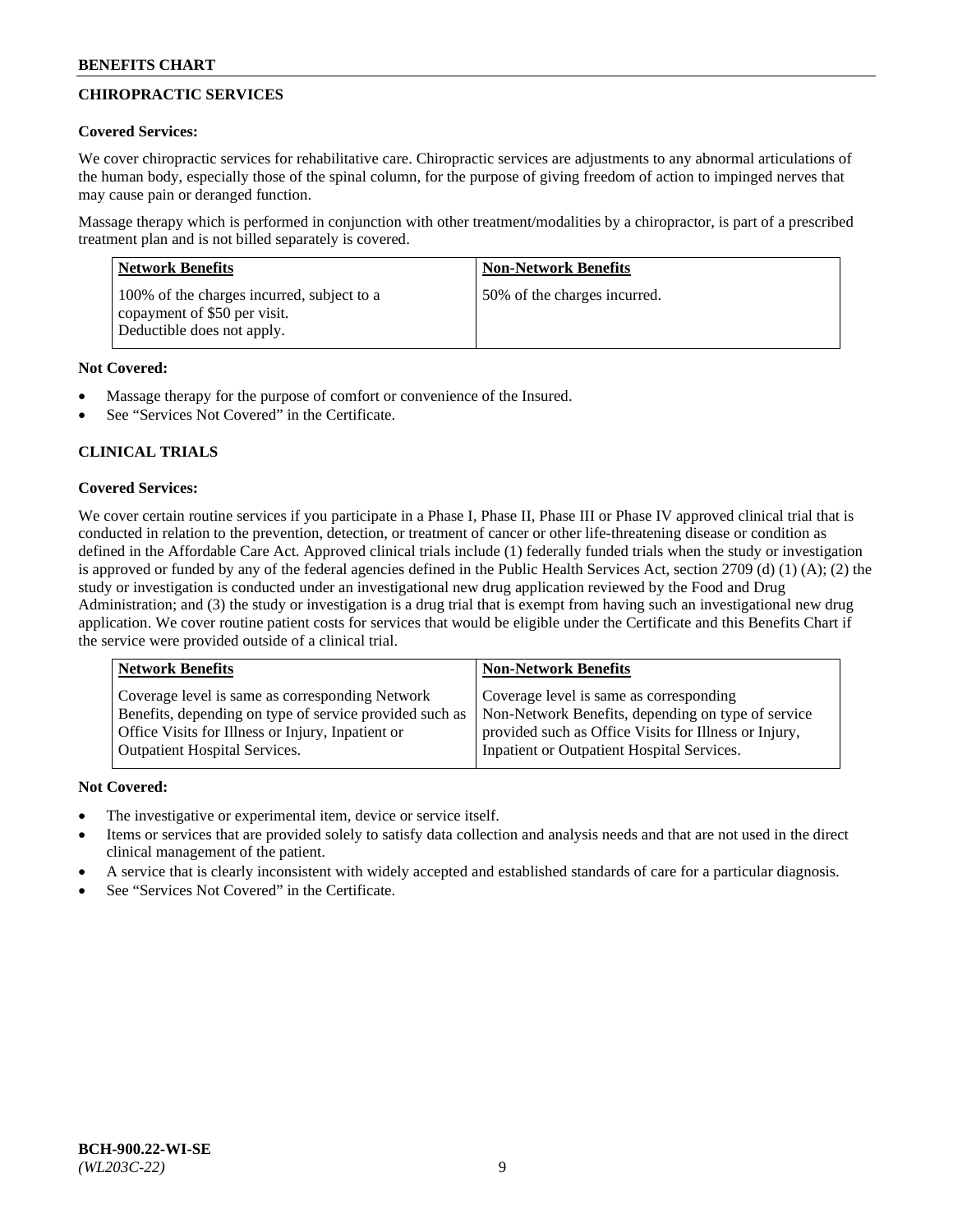# **DENTAL SERVICES**

# **Covered Services:**

We cover services as described below.

**Accidental dental services:** We cover dentally necessary services to treat and restore damage done to sound, natural, unrestored teeth as a result of an accidental injury. Coverage is for damage caused by external trauma to face and mouth only, not for cracked or broken teeth, which result from biting or chewing. We cover restorations, root canals, crowns and replacement of teeth lost that are directly related to the accident in which the Insured was involved. We cover initial exam, x-rays and palliative treatment including extractions, and other oral surgical procedures directly related to the accident. Subsequent treatment must be initiated within the specified time-frame and must be directly related to the accident. We do not cover restoration and replacement of teeth that are not "sound and natural" at the time of the accident.

Full mouth rehabilitations to correct occlusion (bite) and malocclusion (misaligned teeth not due to the accident) are not covered.

When an implant-supported dental prosthetic treatment is pursued, the accidental dental benefit will be applied to the prosthetic procedure. Benefits are limited to the amount that would be paid toward the placement of a removable dental prosthetic appliance that could be used in the absence of implant treatment. Care must be provided or pre-authorized by a HealthPartners dentist.

| Network Benefits             | <b>Non-Network Benefits</b>  |
|------------------------------|------------------------------|
| 70% of the charges incurred. | 50% of the charges incurred. |

For all accidental dental services, treatment and/or restoration must be initiated within six months of the date of the injury. Coverage is limited to the initial course of treatment and/or initial restoration. Services must be provided within 24 months of the date of injury to be covered.

# **Medical referral dental services**

**Medically necessary outpatient dental services:** We cover medically necessary outpatient dental services. Coverage is limited to dental services required for treatment of an underlying medical condition, e.g., removal of teeth to complete radiation treatment for cancer of the jaw, cysts and lesions.

| <b>Network Benefits</b>                                                                                  | <b>Non-Network Benefits</b>  |
|----------------------------------------------------------------------------------------------------------|------------------------------|
| 100% of the charges incurred, subject to a<br>copayment of \$50 per visit.<br>Deductible does not apply. | 50% of the charges incurred. |

**Medically necessary hospitalization and anesthesia for dental care:** We cover medically necessary hospitalization for dental care. This is limited to charges incurred by an Insured who: (1) is a child under age 5; (2) is severely disabled; (3) has a medical condition, and requires hospitalization or general anesthesia for dental care treatment; or (4) is a child between ages 5 and 12 and care in dental offices has been attempted unsuccessfully and usual methods of behavior modification have not been successful, or when extensive amounts of restorative care, exceeding four appointments, are required. Coverage is limited to facility and anesthesia charges. Oral surgeon/dentist professional fees are not covered. The following are examples, though not all-inclusive, of medical conditions which may require hospitalization for dental services: severe asthma, severe airway obstruction or hemophilia. Hospitalization required due to the behavior of the Insured or due to the extent of the dental procedure is not covered.

| <b>Network Benefits</b>      | <b>Non-Network Benefits</b>  |
|------------------------------|------------------------------|
| 70% of the charges incurred. | 50% of the charges incurred. |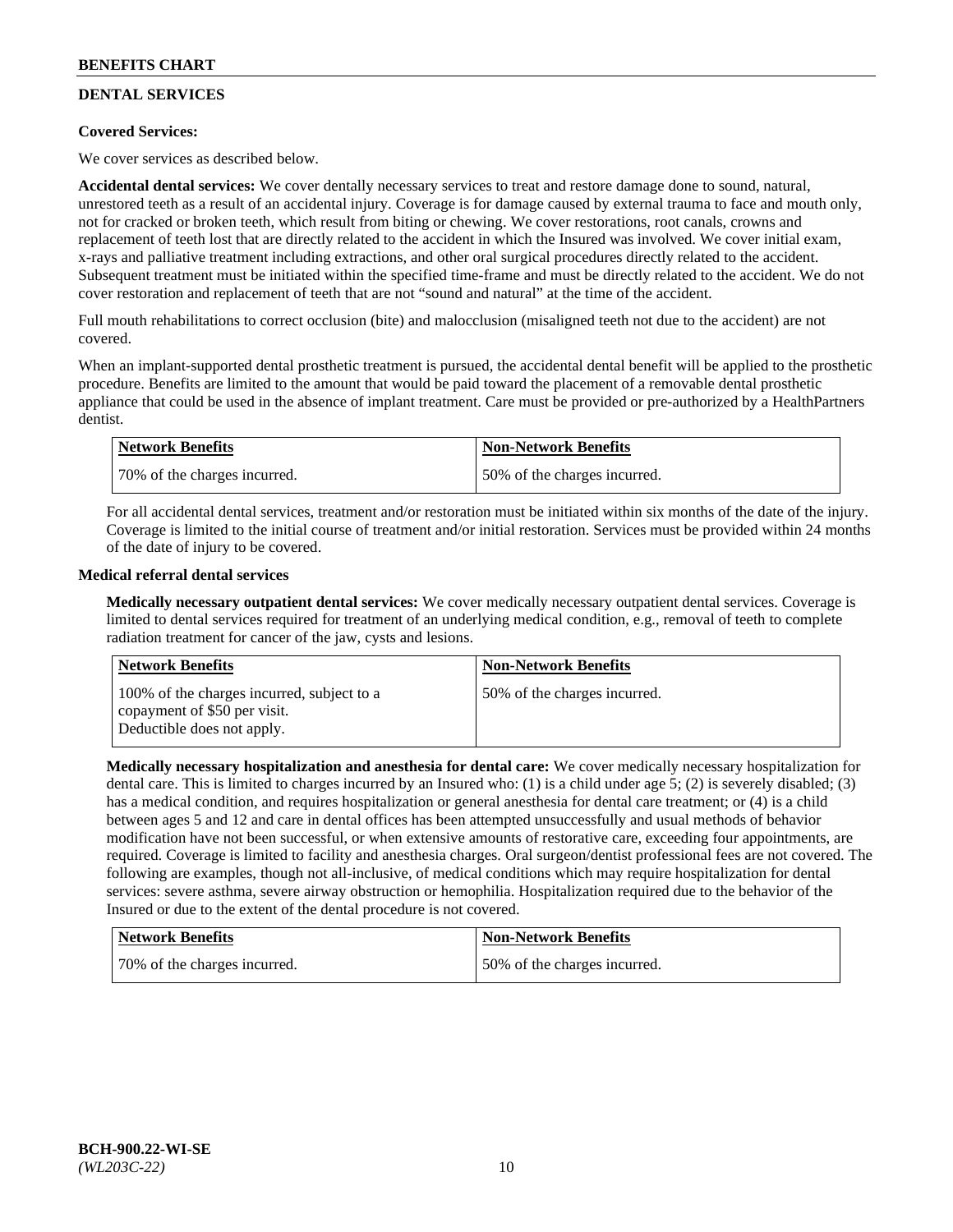**Medical complications of dental care:** We cover medical complications of dental care. Treatment must be medically necessary care and related to medical complications of non-covered dental care, including complications of the head, neck, or substructures.

| Network Benefits                                                                                         | <b>Non-Network Benefits</b>  |
|----------------------------------------------------------------------------------------------------------|------------------------------|
| 100% of the charges incurred, subject to a<br>copayment of \$50 per visit.<br>Deductible does not apply. | 50% of the charges incurred. |

**Oral surgery:** We cover oral surgery. Coverage is limited to treatment of medical conditions requiring oral surgery, such as treatment of oral neoplasm, non-dental cysts, fracture of the jaws, trauma of the mouth and jaws, and any other oral surgery procedures provided as medically necessary dental services.

| <b>Network Benefits</b>                                                                                  | <b>Non-Network Benefits</b>  |
|----------------------------------------------------------------------------------------------------------|------------------------------|
| 100% of the charges incurred, subject to a<br>copayment of \$50 per visit.<br>Deductible does not apply. | 50% of the charges incurred. |

**Treatment of cleft lip and cleft palate:** We cover treatment of cleft lip and cleft palate of a dependent child, including orthodontic treatment and oral surgery directly related to the cleft. Dental services which are not required for the treatment of cleft lip or cleft palate are not covered. If a dependent child covered under the Certificate and Benefits Chart is also covered under a dental plan which includes orthodontic services, that dental plan shall be considered primary for the necessary orthodontic services. Oral appliances are subject to the same copayment, conditions and limitations as durable medical equipment.

| <b>Network Benefits</b>                               | <b>Non-Network Benefits</b>                            |
|-------------------------------------------------------|--------------------------------------------------------|
| Coverage level is same as corresponding Network       | Coverage level is same as corresponding                |
| Benefits, depending on type of service provided, such | Non-Network Benefits, depending on type of service     |
| as Office Visits for Illness or Injury, Inpatient or  | provided, such as Office Visits for Illness or Injury, |
| <b>Outpatient Hospital Services.</b>                  | Inpatient or Outpatient Hospital Services.             |

**Treatment of temporomandibular disorder (TMD) and craniomandibular disorder (CMD):** We cover diagnostic procedures, surgical treatment and non-surgical treatment (including intraoral splint therapy devices) for temporomandibular disorder (TMD) and craniomandibular disorder (CMD), which is medically necessary care. Dental services which are not required to directly treat TMD or CMD are not covered.

| <b>Network Benefits</b>                                                                                  | <b>Non-Network Benefits</b>  |
|----------------------------------------------------------------------------------------------------------|------------------------------|
| 100% of the charges incurred, subject to a<br>copayment of \$50 per visit.<br>Deductible does not apply. | 50% of the charges incurred. |

- Dental treatment, procedures or services not listed in this Benefits Chart.
- Accident-related dental services if treatment is: (1) provided to teeth which are not sound and natural; (2) to teeth which have been restored; (3) initiated beyond six months from the date of the injury; (4) received beyond the initial treatment or restoration; or (5) received beyond 24 months from the date of injury.
- Oral surgery to remove wisdom teeth.
- Orthognathic treatment or procedures and all related services.
- See "Services Not Covered" in the Certificate.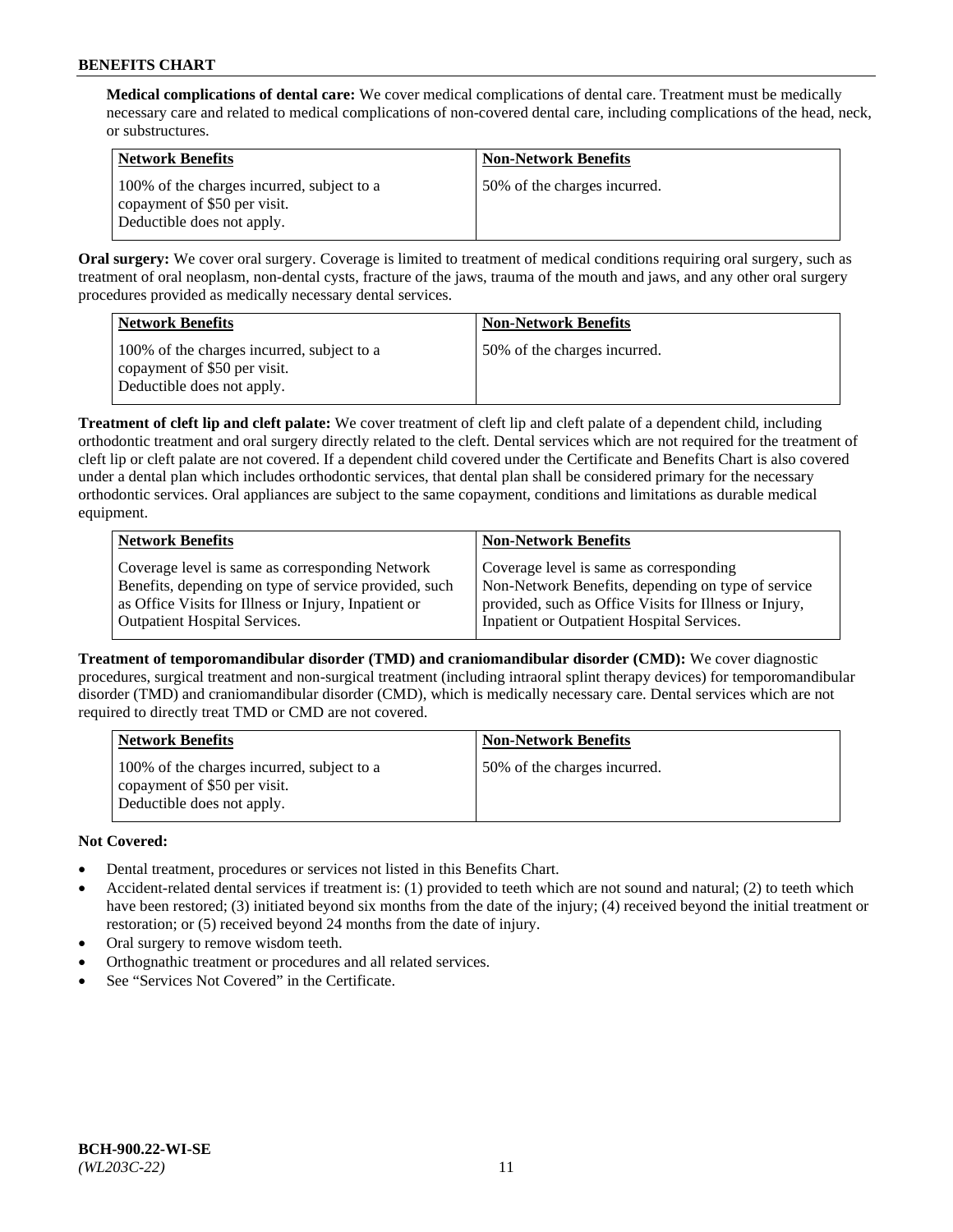# **DIABETES AND HYPERTENSION DISEASE MANAGEMENT PROGRAM**

### **Covered Services:**

If you meet criteria for coverage, you may qualify for the Diabetes and/or Hypertension Disease Management Program.

The program covers group health coaching which focuses on weight loss, exercise, behavior modification and health education through Omada Health.

| <b>Network Benefits</b>                                     | <b>Non-Network Benefits</b> |
|-------------------------------------------------------------|-----------------------------|
| 100% of the charges incurred.<br>Deductible does not apply. | Not applicable.             |

### **Not Covered:**

See "Services Not Covered" in the Certificate.

# **DIABETIC EQUIPMENT AND SUPPLIES**

# **Covered Services:**

We cover physician prescribed medically appropriate and necessary drugs and supplies used in the management and treatment of diabetes for Insureds with gestational, Type I or Type II diabetes including durable diabetic equipment and disposable supplies, as described below.

Certain items are only covered if your condition meets our coverage criteria and obtained through an authorized vendor. For more information on what we cover and any prior authorization requirements, call Member Services or log on to your "*my*HealthPartners" account at [healthpartners.com.](http://www.healthpartners.com/)

Insulin and medications for diabetes are covered as outpatient drugs under the "Prescription Drug Services" section.

**Pumps and pump supplies.** These include diabetic insulin pumps, diabetic infusion pumps and infusion pump supplies such as infusion sets, tubing, connectors and syringe reservoirs.

| <b>Network Benefits</b>                                                                     | <b>Non-Network Benefits</b>  |
|---------------------------------------------------------------------------------------------|------------------------------|
| Pumps received at a pharmacy:<br>70% of the charges incurred.<br>Deductible does not apply. | 50% of the charges incurred. |
| Pumps received from a non-pharmacy<br>approved vendor:<br>70% of the charges incurred.      |                              |

# **All other durable equipment and diabetic supplies**

Durable Diabetic Equipment and Supplies. These include continuous glucose monitoring system (CGMS), transmitter, sensors and receivers, diabetic blood glucose monitors and control/calibrating solutions (for checking accuracy or testing equipment and test strips).

Disposable Diabetic Supplies. These are one-time use supplies, including syringes, lancets, lancet devices, blood and urine ketone test strips, and needles.

Certain diabetic supplies and equipment must be purchased at a pharmacy.

| <b>Network Benefits</b>                                                                                              | <b>Non-Network Benefits</b>  |
|----------------------------------------------------------------------------------------------------------------------|------------------------------|
| If received through a pharmacy:<br>70% of the charges incurred.<br>Deductible does not apply.                        | 50% of the charges incurred. |
| If received through a non-pharmacy provider:<br>70% of the charges incurred if purchased from an<br>approved vendor. |                              |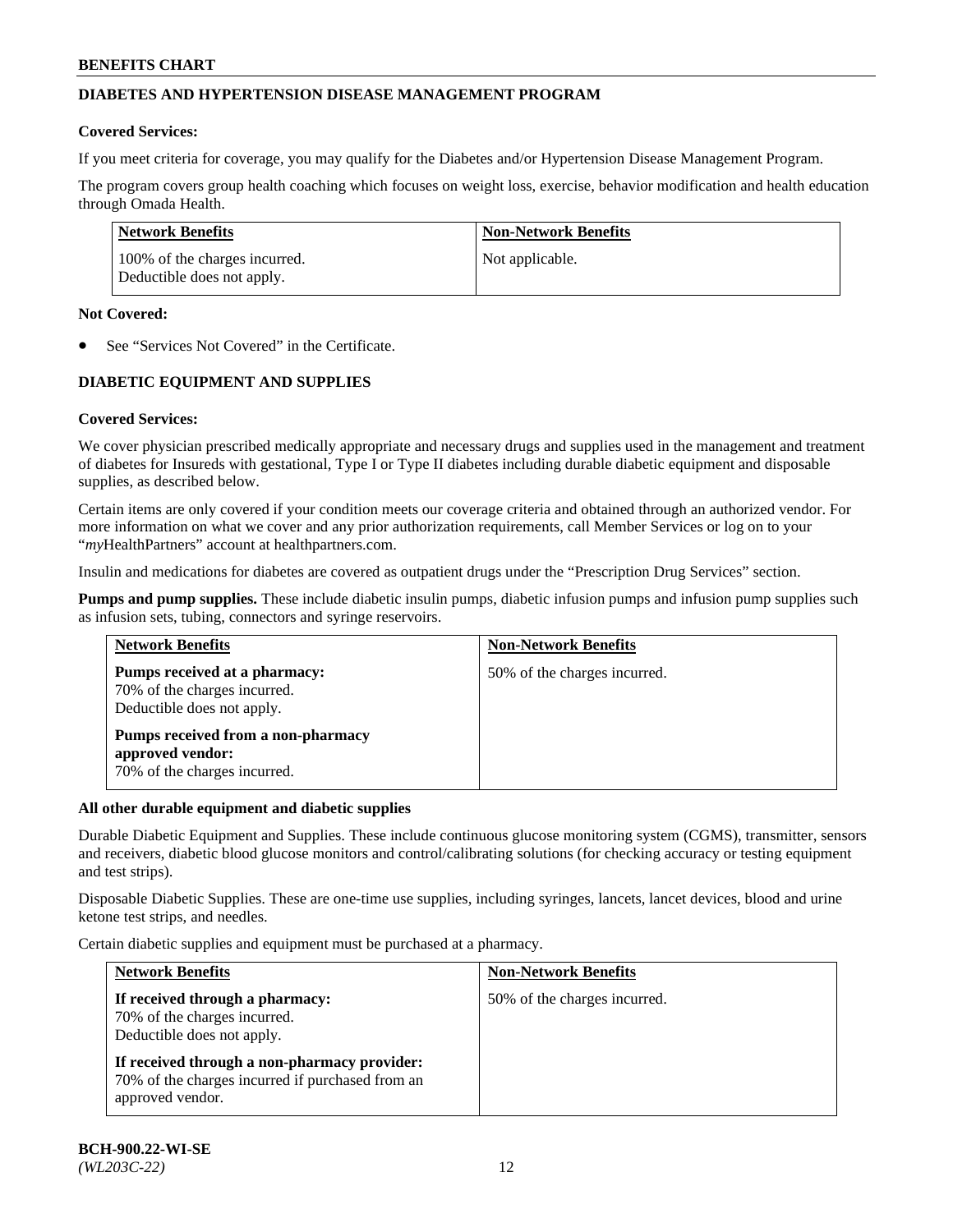## **Limitations:**

- No more than a 93-day supply of diabetic supplies are covered and dispensed at a time.
- We require that certain diabetic supplies and equipment be purchased at a pharmacy.
- Diabetic supplies and equipment are limited to certain models and brands.
- Durable medical equipment and supplies must be obtained from or repaired by approved vendors.
- Covered services and supplies are based on established medical policies which are subject to periodic review and modification by the medical directors. Our coverage policy for diabetic supplies includes information on our required models and brands. These medical policies (medical coverage criteria) are available by calling Member Services, or logging on to your "myHealthPartners" account at [healthpartners.com.](http://www.healthpartners.com/)

# **Not Covered:**

- Replacement or repair of any covered items, if the items are (i) damaged or destroyed by misuse, abuse or carelessness, (ii) lost; or (iii) stolen.
- Duplicate or similar items.
- Labor and related charges for repair of any covered items which are more than the cost of replacement by an approved vendor.
- Batteries for monitors and equipment.
- Sales tax, mailing, delivery charges, service call charges.
- See "Services Not Covered" in the Certificate.

# **DIAGNOSTIC IMAGING SERVICES**

### **Covered Services:**

We cover diagnostic imaging, when ordered by a provider and provided in a clinic or outpatient hospital facility.

For Network Benefits, non-emergent, scheduled outpatient Magnetic Resonance Imaging (MRI) and Computed Tomography (CT) must be provided at a designated facility. Your physician or facility will obtain or verify prior authorization for these services, as needed.

We cover services provided in a clinic or outpatient hospital facility. To see the benefit level for inpatient hospital or skilled nursing facility services, see benefits under "Inpatient Hospital and Skilled Nursing Facility Services".

# **Outpatient magnetic resonance imaging (MRI) and computed tomography (CT)**

| <b>Network Benefits</b>      | <b>Non-Network Benefits</b>  |
|------------------------------|------------------------------|
| 70% of the charges incurred. | 50% of the charges incurred. |

#### **All other outpatient diagnostic imaging services**

#### **Services for illness or injury**

| <b>Network Benefits</b>      | Non-Network Benefits         |
|------------------------------|------------------------------|
| 70% of the charges incurred. | 50% of the charges incurred. |

#### **Preventive services (MRI/CT procedures are not considered preventive)**

Diagnostic imaging services associated with preventive services are covered at the benefit level shown in the "Preventive Services" section of this Benefits Chart.

# **Not Covered:**

See "Services Not Covered" in the Certificate.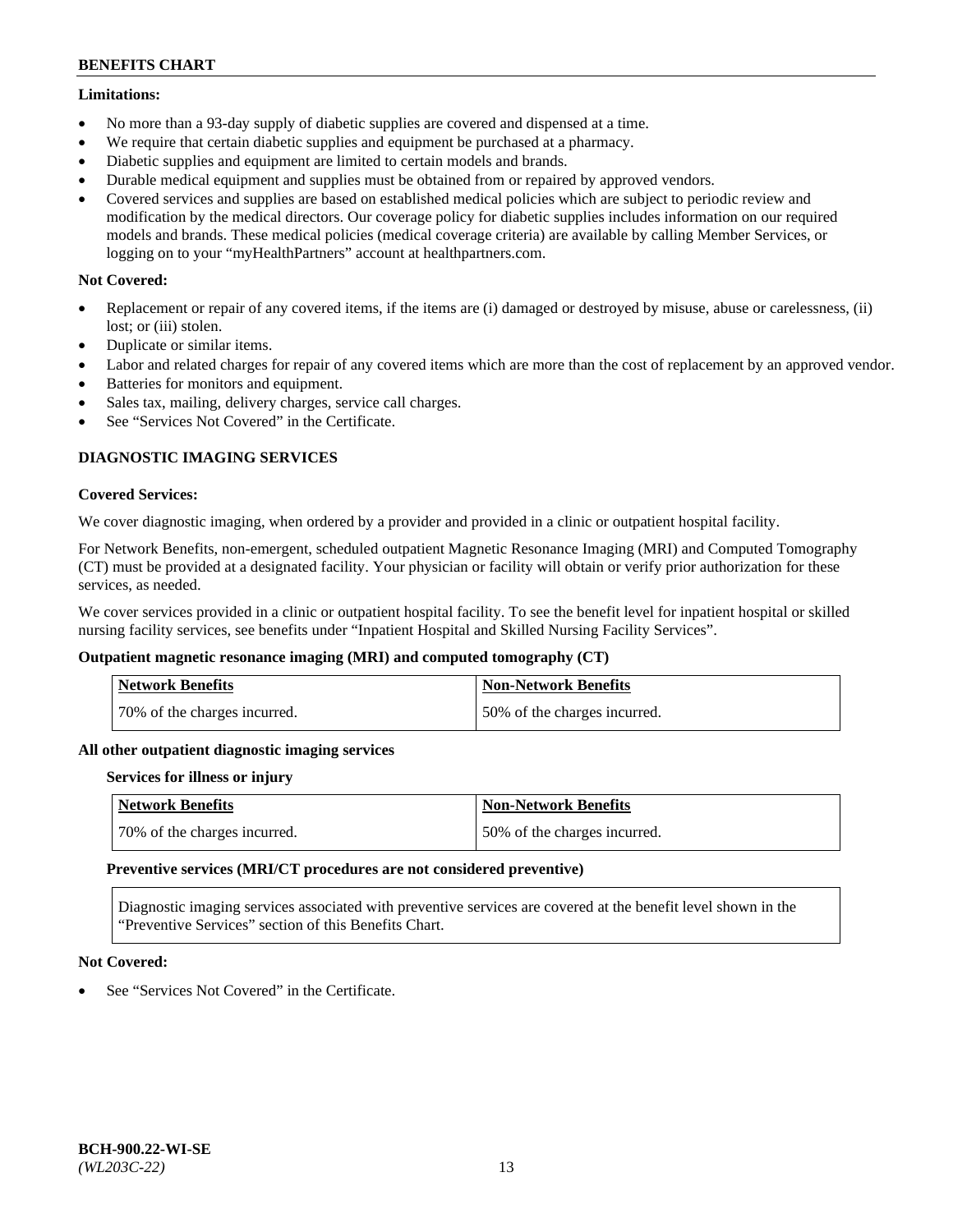# **DURABLE MEDICAL EQUIPMENT, PROSTHETICS, ORTHOTICS AND SUPPLIES**

### **Covered Services:**

We cover equipment and services, as described below.

We cover durable medical equipment and services, prosthetics, orthotics and supplies, subject to the limitations below, including certain disposable supplies and enteral feedings.

We cover external hearing aids, cochlear implants, and related treatment prescribed by a physician or by a licensed audiologist for Insureds under 18 years of age who have hearing loss.

We also cover basic hearing aids for Insureds age 18 or older for the correction of a hearing impairment.

Osseointegrated or bone-anchored hearing aids are only covered for Insureds who have hearing loss that is not correctable by any other procedure.

Hearing aids are limited to one basic, standard hearing aid for each ear every three years.

A basic hearing aid is defined as a hearing device that consists of a microphone, amplifier, volume control, battery and receiver, which is up to date using the latest technology. It does not include upgrades above and beyond the functionality of a basic hearing aid, including, but not limited to, hearing improvements for group settings, background noise, Bluetooth/remote control functionality, or extended warranties. Charges for upgrades above the cost of a basic, standard hearing aid are not covered.

Diabetic equipment and supplies are covered under the "Diabetic Equipment and Supplies" section.

### **Special dietary treatment for phenylketonuria (PKU) if it meets our medical coverage criteria**

| <b>Network Benefits</b>                                    | <b>Non-Network Benefits</b>  |
|------------------------------------------------------------|------------------------------|
| 70% of the charges incurred.<br>Deductible does not apply. | 50% of the charges incurred. |

### **Oral amino acid based elemental formula if it meets our medical coverage criteria**

| Network Benefits             | <b>Non-Network Benefits</b>  |
|------------------------------|------------------------------|
| 70% of the charges incurred. | 50% of the charges incurred. |

#### **All other durable medical equipment, prosthetics, orthotics and supplies**

| <b>Network Benefits</b>      | <b>Non-Network Benefits</b>  |
|------------------------------|------------------------------|
| 70% of the charges incurred. | 50% of the charges incurred. |

# **Limitations:**

Coverage of durable medical equipment is limited by the following:

- Payment will not exceed the cost of an alternate piece of equipment or service that is effective and medically necessary.
- For prosthetic benefits, other than oral appliances for cleft lip and cleft palate, payment will not exceed the cost of an alternate piece of equipment or service that is effective, medically necessary and enables Insureds to conduct standard activities of daily living.
- We reserve the right to determine if an item will be approved for rental vs. purchase.
- Durable medical equipment and supplies must be obtained from or repaired by approved vendors.
- Covered services and supplies are based on established medical policies which are subject to periodic review and modification by the medical or dental directors. Our medical policy for diabetic supplies includes information on our required models and brands. These medical policies (medical coverage criteria) are available by calling Member Services, or logging on to your "*my*HealthPartners" account a[t healthpartners.com.](http://www.healthpartners.com/)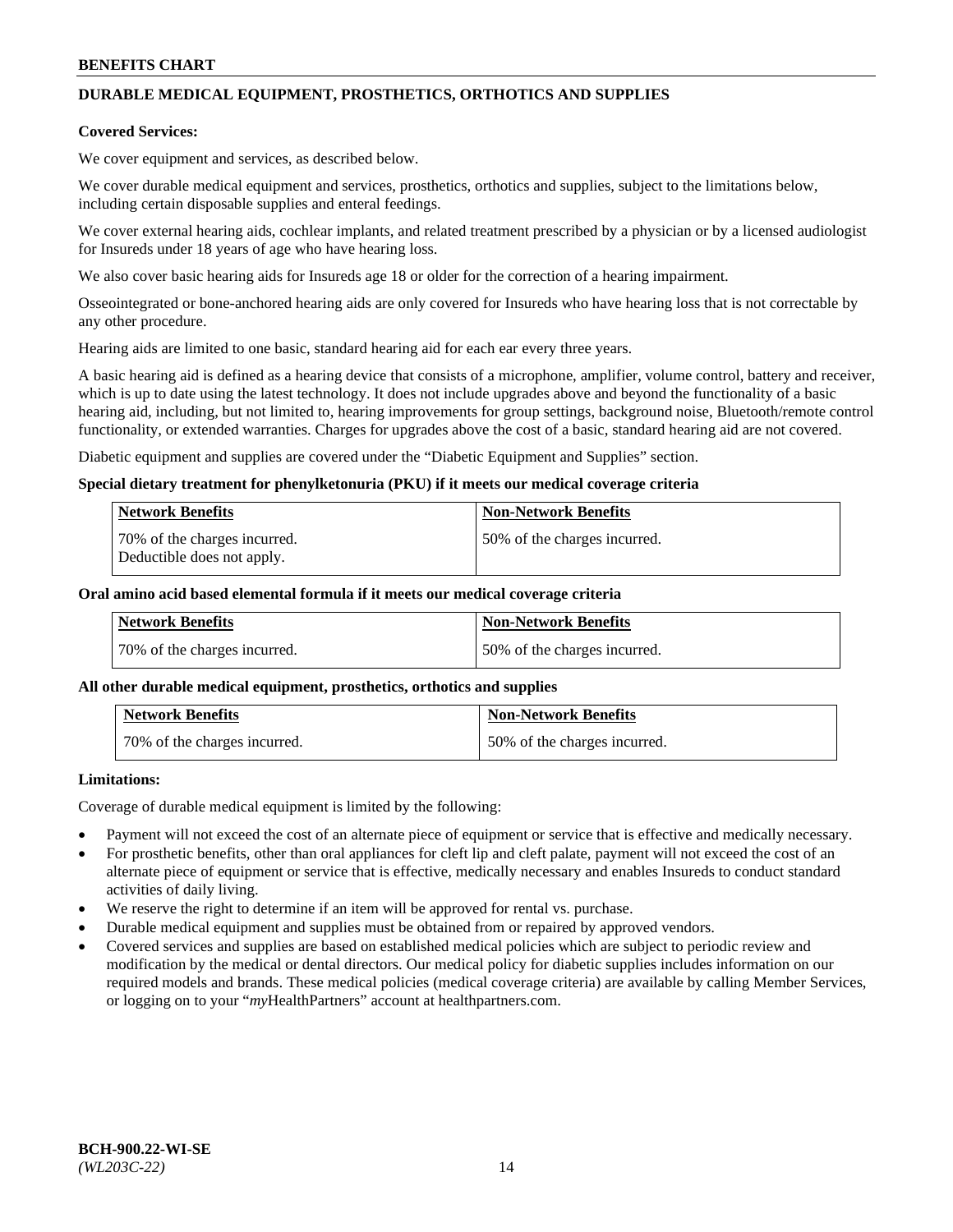# **Not Covered:**

Items which are not eligible for coverage include, but are not limited to:

- Replacement or repair of any covered items, if the items are (i) damaged or destroyed by misuse, abuse or carelessness, (ii) lost; or (iii) stolen.
- Duplicate or similar items.
- Labor and related charges for repair of any covered items which are more than the cost of replacement by an approved vendor.
- Sales tax, mailing, delivery charges, service call charges.
- Items which are primarily educational in nature or for hygiene, vocation, comfort, convenience or recreation.
- Communication aids or devices: equipment to create, replace or augment communication abilities including, but not limited to, speech processors, receivers, communication boards, or computer or electronic assisted communication.
- Implantable and osseointegrated or bone-anchored hearing aids and their fitting, except as specifically described in this Benefits Chart. This exclusion does not apply to cochlear implants.
- Eyeglasses, contact lenses and their fitting, measurement and adjustment, except as specifically described in this Benefits Chart.
- Hair prostheses (wigs).
- Household equipment which primarily has customary uses other than medical, such as, but not limited to, exercise cycles, air purifiers, central or unit air conditioners, water purifiers, non-allergenic pillows, mattresses or waterbeds.
- Household fixtures including, but not limited to, escalators or elevators, ramps, swimming pools and saunas.
- Modifications to the structure of the home including, but not limited to, wiring, plumbing or charges for installation of equipment.
- Vehicle, car or van modifications including, but not limited to, hand brakes, hydraulic lifts and car carrier.
- Rental equipment while owned equipment is being repaired by non-contracted vendors, beyond one month rental of medically necessary equipment.
- Other equipment and supplies, including but not limited to assistive devices, that we determine are not eligible for coverage.
- See "Services Not Covered" in the Certificate.

# **EMERGENCY AND URGENTLY NEEDED CARE SERVICES**

#### **Covered Services:**

We cover services for emergency care and urgently needed care if the services are otherwise eligible for coverage under the Certificate.

**Urgently needed care.** These are services to treat an unforeseen illness or injury that:

- are required in order to prevent a serious deterioration in your health; and
- cannot be delayed until the next available clinic or office hours.

| <b>Network Benefits</b>                                                                                  | <b>Non-Network Benefits</b> |
|----------------------------------------------------------------------------------------------------------|-----------------------------|
| 100% of the charges incurred, subject to a<br>copayment of \$50 per visit.<br>Deductible does not apply. | See Network Benefits.       |

**Emergency care.** These are services to treat:

- the sudden, unexpected onset of illness or injury which, if left untreated or unattended until the next available clinic or office hours, would result in hospitalization; or
- a condition requiring professional health services immediately necessary to preserve life or stabilize health.

Emergency care includes emergency services as defined in Division BB, Title I, Section 102 of the Consolidated Appropriations Act of 2021.

When reviewing claims for coverage of emergency services, our medical director will take into consideration a reasonable layperson's belief that the circumstances required immediate medical care that could not wait until the next working day or next available clinic appointment.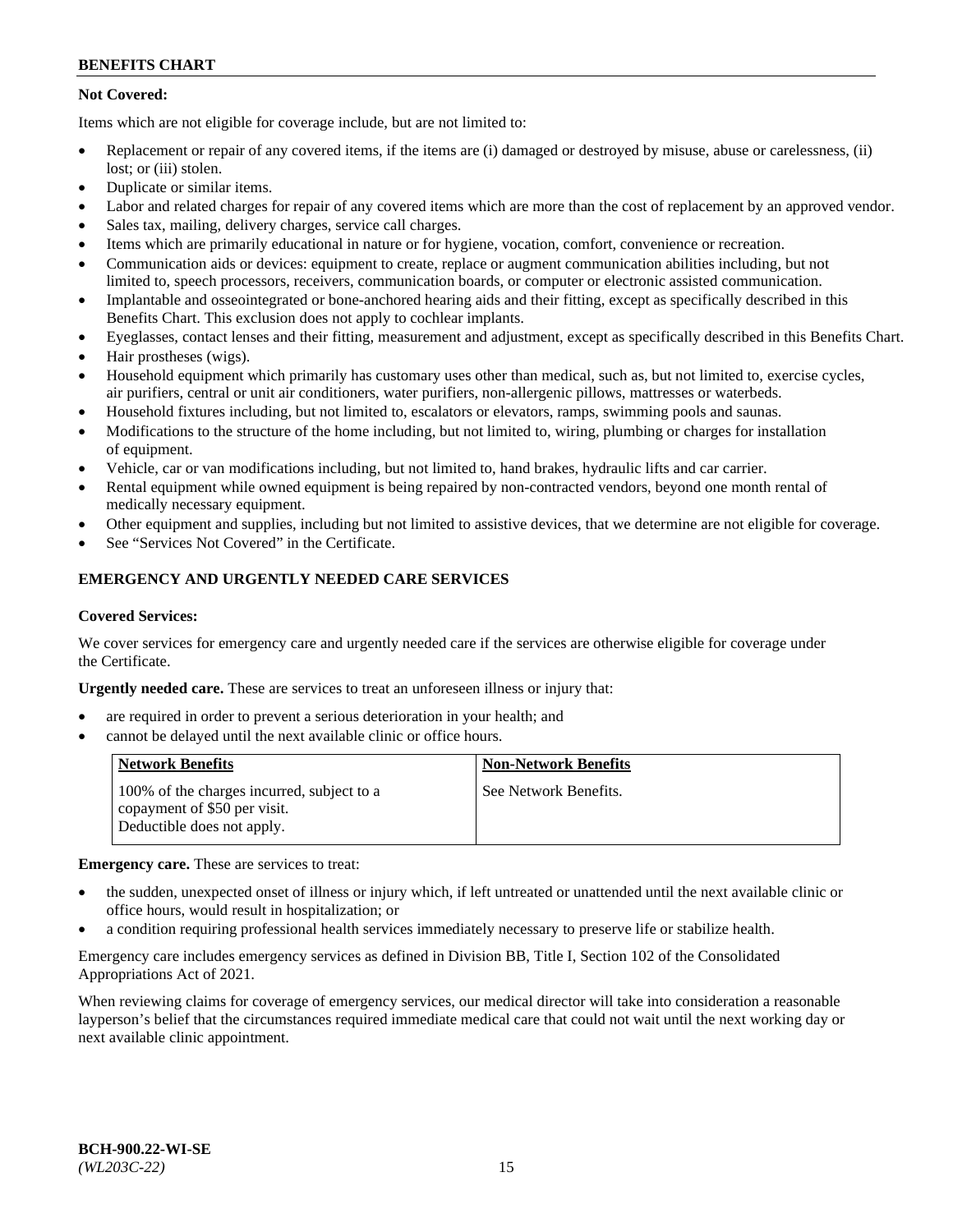### **Emergency care in a hospital emergency room, including professional services of a physician**

| <b>Network Benefits</b>      | <b>Non-Network Benefits</b> |
|------------------------------|-----------------------------|
| 70% of the charges incurred. | l See Network Benefits.     |

#### **Inpatient emergency care in a hospital**

| <b>Network Benefits</b>      | <b>Non-Network Benefits</b> |
|------------------------------|-----------------------------|
| 70% of the charges incurred. | See Network Benefits.       |

### **Not Covered:**

• See "Services Not Covered" in the Certificate.

# **GENE THERAPY**

# **Covered Services:**

We cover gene therapy treatment if it meets our medical coverage criteria.

| <b>Network Benefits</b>                                                                                                                                                                                 | <b>Non-Network Benefits</b> |
|---------------------------------------------------------------------------------------------------------------------------------------------------------------------------------------------------------|-----------------------------|
| Coverage level is same as corresponding Network<br>Benefits, depending on type of service provided such as<br>Office Visits for Illness or Injury, Inpatient or<br><b>Outpatient Hospital Services.</b> | No coverage.                |

### **Limitations:**

- Gene therapy must be provided by a designated provider.
- Specific types of gene therapy are limited to therapies and conditions specified in our medical coverage criteria.

# **Not Covered:**

• See "Services Not Covered" in the Certificate.

# **HEALTH EDUCATION**

# **Covered Services:**

We cover education for preventive services and education for the management of chronic health problems (such as diabetes).

| <b>Network Benefits</b>                                     | <b>Non-Network Benefits</b>  |
|-------------------------------------------------------------|------------------------------|
| 100% of the charges incurred.<br>Deductible does not apply. | 50% of the charges incurred. |

#### **Not Covered:**

• See "Services Not Covered" in the Certificate.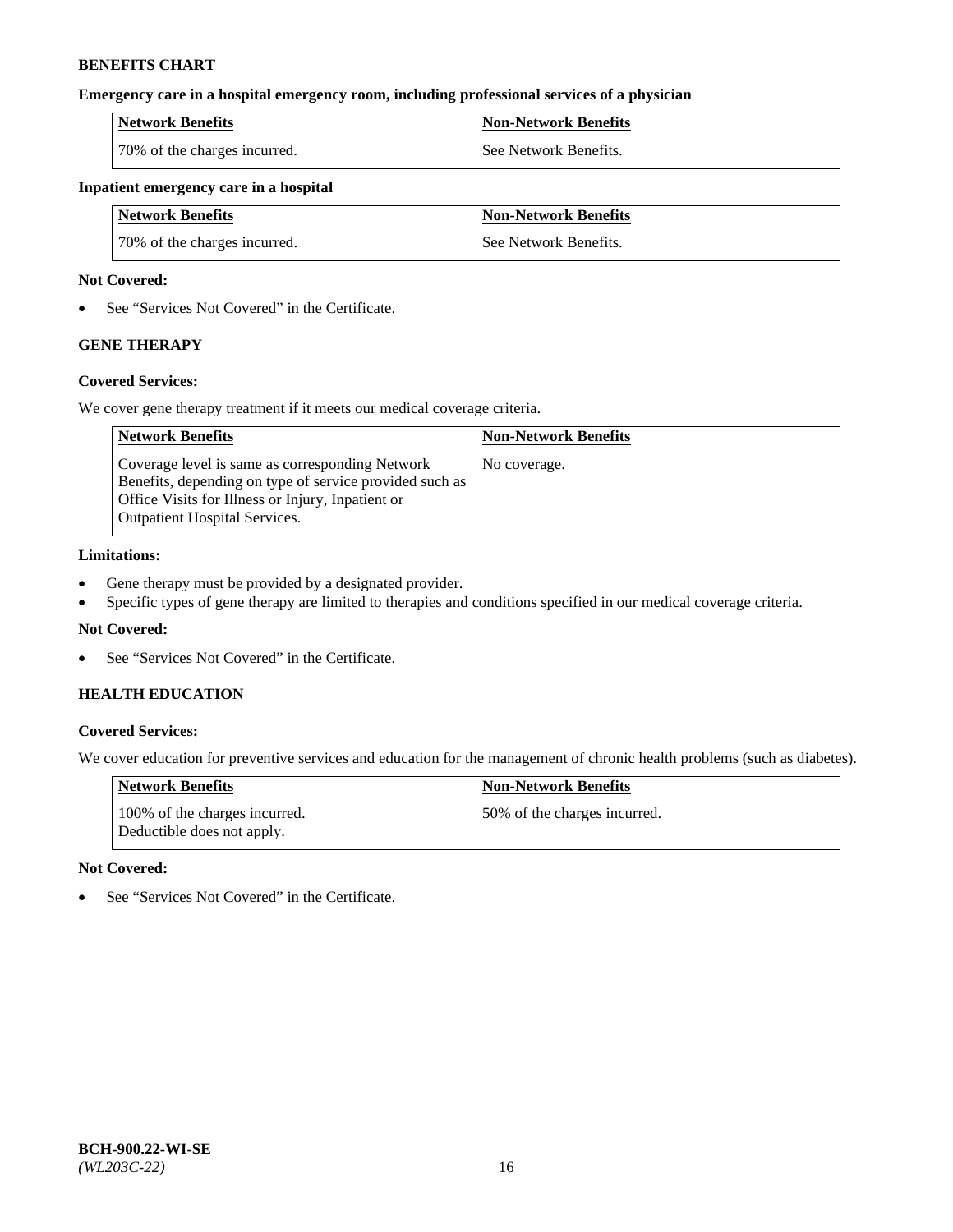# **HOME-BASED COMPREHENSIVE HEALTH RISK ASSESSMENT**

#### **Covered Services:**

If you meet our criteria for coverage, you may qualify for our home-based comprehensive health risk assessment program. The program covers a health assessment with a designated nurse practitioner.

| <b>Network Benefits</b>                                     | <b>Non-Network Benefits</b> |
|-------------------------------------------------------------|-----------------------------|
| 100% of the charges incurred.<br>Deductible does not apply. | No coverage.                |

### **Not Covered:**

See "Services Not Covered" in the Certificate.

# **HOME HEALTH SERVICES**

### **Covered Services:**

We cover skilled nursing services, physical therapy, occupational therapy, speech therapy, respiratory therapy and other therapeutic services, non-routine prenatal and postnatal services, routine postnatal well child visits as described in our medical coverage criteria, phototherapy services for newborns, home health aide services and other eligible home health services when provided in your home, if you are homebound (i.e., unable to leave home without considerable effort due to a medical condition). Lack of transportation does not constitute homebound status. For phototherapy services for newborns and high risk prenatal services, supplies and equipment are included.

We cover total parenteral nutrition/intravenous ("TPN/IV") therapy, equipment, supplies and drugs in connection with IV therapy. IV line care kits are covered under Durable Medical Equipment.

We cover palliative care benefits. Palliative care includes symptom management, education and establishing goals of care. We waive the requirement that you be homebound for a limited number of home visits for palliative care (as shown in this Benefits Chart), if you have a life-threatening, non-curable condition which has a prognosis of survival of two years or less. Additional palliative care visits are eligible under the home health services benefit if you are homebound and meet all other requirements defined in this section.

You do not need to be homebound to receive total parenteral nutrition/intravenous ("TPN/IV") therapy.

Home health services are eligible and covered only when:

- medically necessary; and
- provided as rehabilitative care, terminal care or maternity care; and
- ordered by a physician, and included in the written home care plan.

### **Physical therapy, occupational therapy, speech therapy, respiratory therapy, home health aide services and palliative care**

#### **Primary Care Providers**

| <b>Network Benefits</b>                                                                                  | <b>Non-Network Benefits</b>   |
|----------------------------------------------------------------------------------------------------------|-------------------------------|
| 100% of the charges incurred, subject to a<br>copayment of \$30 per visit.<br>Deductible does not apply. | 150% of the charges incurred. |

#### **Specialty Care Providers**

| <b>Network Benefits</b>                                                                                  | <b>Non-Network Benefits</b>  |
|----------------------------------------------------------------------------------------------------------|------------------------------|
| 100% of the charges incurred, subject to a<br>copayment of \$50 per visit.<br>Deductible does not apply. | 50% of the charges incurred. |

If more than one home health visit occurs in a day, a separate copayment applies to each. For example, if an occupational therapist and a physical therapist visit an Insured in the same day, a separate copayment will be charged for each visit.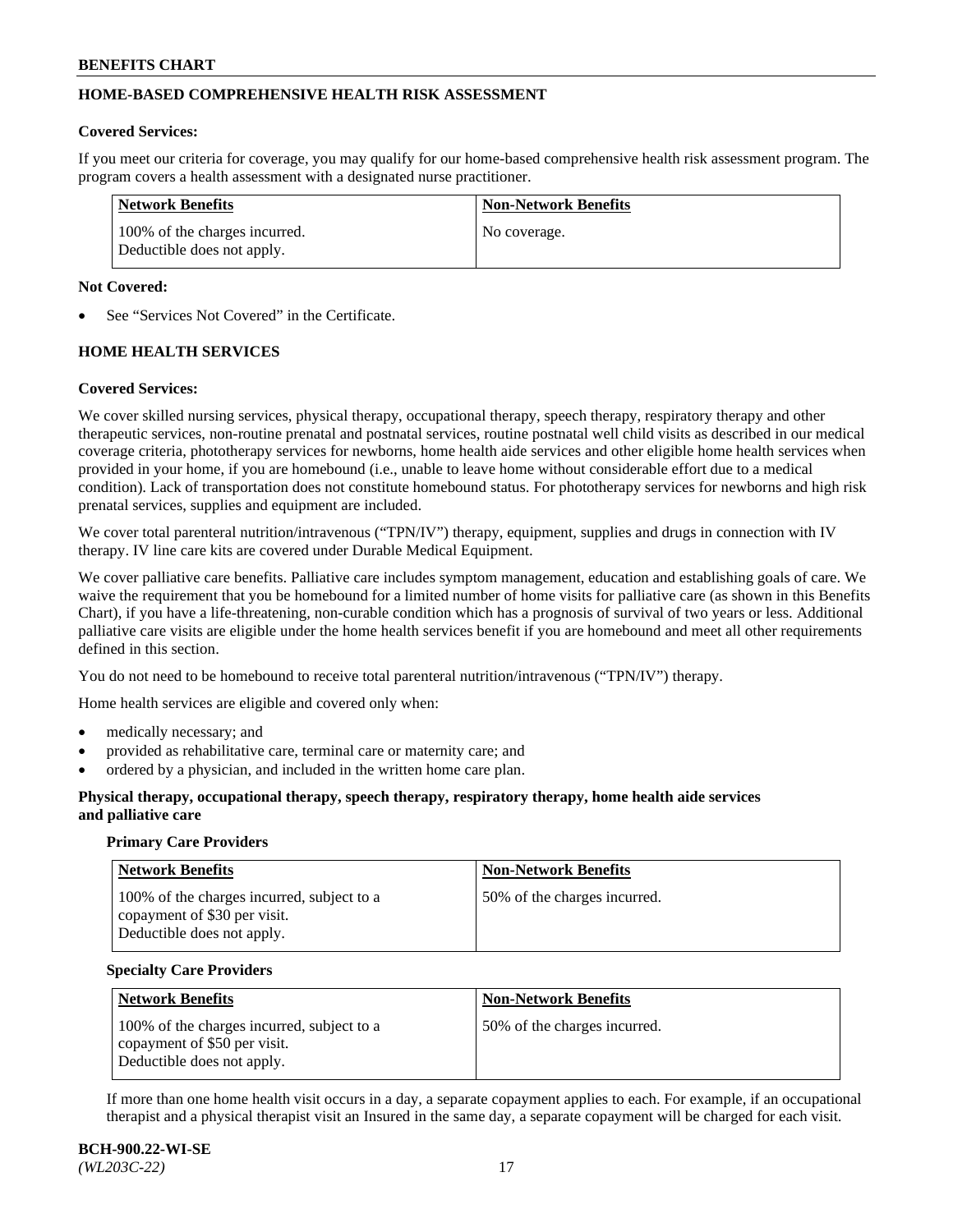# **TPN/IV therapy, skilled nursing services, non-routine prenatal/postnatal services, and phototherapy**

| <b>Network Benefits</b>                                     | <b>Non-Network Benefits</b>  |
|-------------------------------------------------------------|------------------------------|
| 100% of the charges incurred.<br>Deductible does not apply. | 50% of the charges incurred. |

Each 24-hour visit (or shifts up to 24-hour visits) equals one visit and counts toward the Maximum visits for all other services shown below. Any visit that lasts less than 24 hours regardless of the length of the visit, will count as one visit toward the Maximum visits for all other services shown below. All visits must be medically necessary and benefit eligible.

### **Routine postnatal well child visit**

| Network Benefits                                            | <b>Non-Network Benefits</b>  |
|-------------------------------------------------------------|------------------------------|
| 100% of the charges incurred.<br>Deductible does not apply. | 50% of the charges incurred. |

### **Maximum visits for palliative care**

If you are eligible to receive palliative care in the home and you are not homebound, there is a maximum of 12 visits per calendar year.

# **Maximum visits for all services other than palliative care**

| Network Benefits               | <b>Non-Network Benefits</b>  |
|--------------------------------|------------------------------|
| 1.60 visits per calendar year. | 30 visits per calendar year. |

Each visit provided under the Network Benefits and Non-Network Benefits counts toward the maximums shown under both Maximum visits sections. The routine postnatal well child visits do not count toward the visit limit.

### **Limitations:**

- Home health services are not provided as a substitute for a primary caregiver in the home or as relief (respite) for a primary caregiver in the home. We will not reimburse family members or residents in your home for the above services.
- A service shall not be considered a skilled nursing service merely because it is performed by, or under the direct supervision of, a licensed nurse. Where a service (such as tracheotomy suctioning or ventilator monitoring) or like services, can be safely and effectively performed by a non-medical person (or self-administered), without the direct supervision of a licensed nurse, the service shall not be regarded as a skilled nursing service, whether or not a skilled nurse actually provides the service. The unavailability of a competent person to provide a non-skilled service shall not make it a skilled service when a skilled nurse provides it. Only the skilled nursing component of so-called "blended" services (i.e. services which include skilled and non-skilled components) are covered under this Benefits Chart.

- Financial or legal counseling services.
- Housekeeping or meal services in your home.
- Private duty nursing services.
- Services provided by a family member or enrollee, or a resident in the enrollee's home.
- Vocational rehabilitation and recreational or educational therapy. Recreation therapy is therapy provided solely for the purpose of recreation, including, but not limited to: (a) requests for physical therapy or occupational therapy to improve athletic ability, and (b) braces or guards to prevent sports injuries.
- See "Services Not Covered" in the Certificate.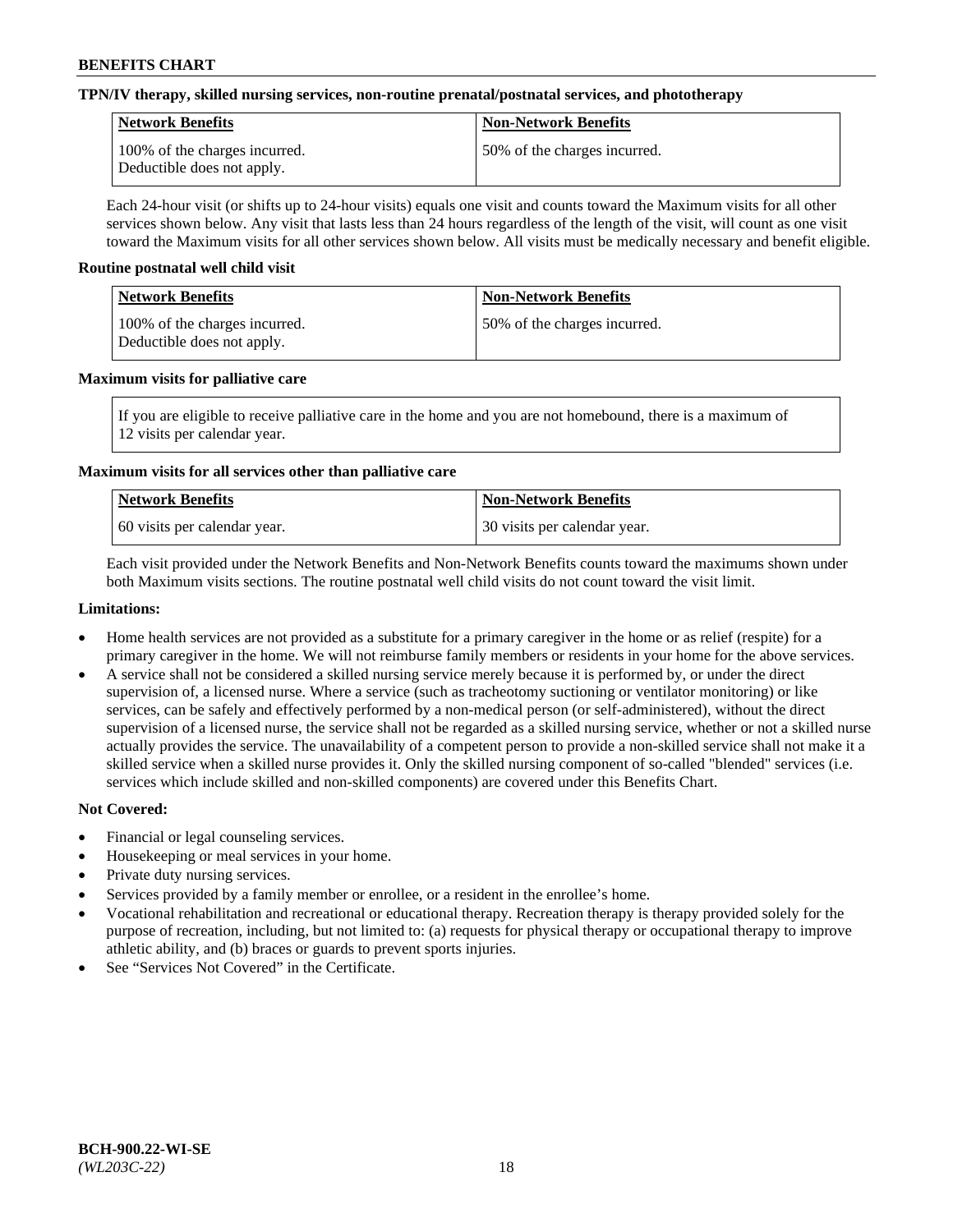# **HOME HOSPICE SERVICES**

### **Applicable Definitions:**

**Part-time.** This is up to two hours of service per day, more than two hours is considered continuous care.

**Continuous Care.** This is from two to twelve hours of service per day provided by a registered nurse, licensed practical nurse, or home health aide, during a period of crisis in order to maintain a terminally ill patient at home.

**Appropriate Facility.** This is a nursing home, hospice residence, or other inpatient facility.

**Custodial Care Related to Hospice Services.** This means providing assistance in the activities of daily living and the care needed by a terminally ill patient which can be provided by primary caregiver (i.e., family member or friend) who is responsible for the patient's home care.

# **Covered Services:**

**Home hospice program.** We cover the services described below if you are terminally ill and accepted as a home hospice program participant. You must meet the eligibility requirements of the program, and elect to receive services through the home hospice program. The services will be provided in your home, with inpatient care available when medically necessary as described below. If you elect to receive hospice services, you do so in lieu of curative treatment for your terminal illness for the period you are enrolled in the home hospice program.

**Eligibility:** In order to be eligible to be enrolled in the home hospice program, you must: (1) be a terminally ill patient (prognosis of six months or less); (2) have chosen a palliative treatment focus (i.e., emphasizing comfort and supportive services rather than treatment attempting to cure the disease or condition); and (3) continue to meet the terminally ill prognosis as reviewed by our medical director or his or her designee over the course of care. You may withdraw from the home hospice program at any time.

**Eligible services:** Hospice services include the following services provided in accordance with an approved hospice treatment plan.

- Home health services:
	- o Part-time care provided in your home by an interdisciplinary hospice team (which may include a physician, nurse, social worker, and spiritual counselor) and medically necessary home health services are covered.
	- o One or more periods of continuous care in your home or in a setting which provides day care for pain or symptom management, when medically necessary, will be covered.
	- Inpatient services: We cover medically necessary inpatient services.
- Other services:
	- Respite care is covered for care in your home or in an appropriate facility, to give your primary caregivers (i.e., family members or friends) rest and/or relief when necessary in order to maintain a terminally ill patient at home.
	- o Medically necessary medications for pain and symptom management.
	- o Semi-electric hospital beds and other durable medical equipment are covered.
	- o Emergency and non-emergency care is covered.

| Network Benefits                                            | <b>Non-Network Benefits</b>  |
|-------------------------------------------------------------|------------------------------|
| 100% of the charges incurred.<br>Deductible does not apply. | 50% of the charges incurred. |

Respite care is limited to 5 days per episode, and respite care and continuous care combined are limited to 30 days.

- Financial or legal counseling services.
- Housekeeping or meal services in your home.
- Custodial or maintenance care related to hospice services, whether provided in the home or in a nursing home.
- Any service not specifically described as covered services under this home hospice services benefits.
- Any services provided by members of your family or residents in your home.
- See "Services Not Covered" in the Certificate.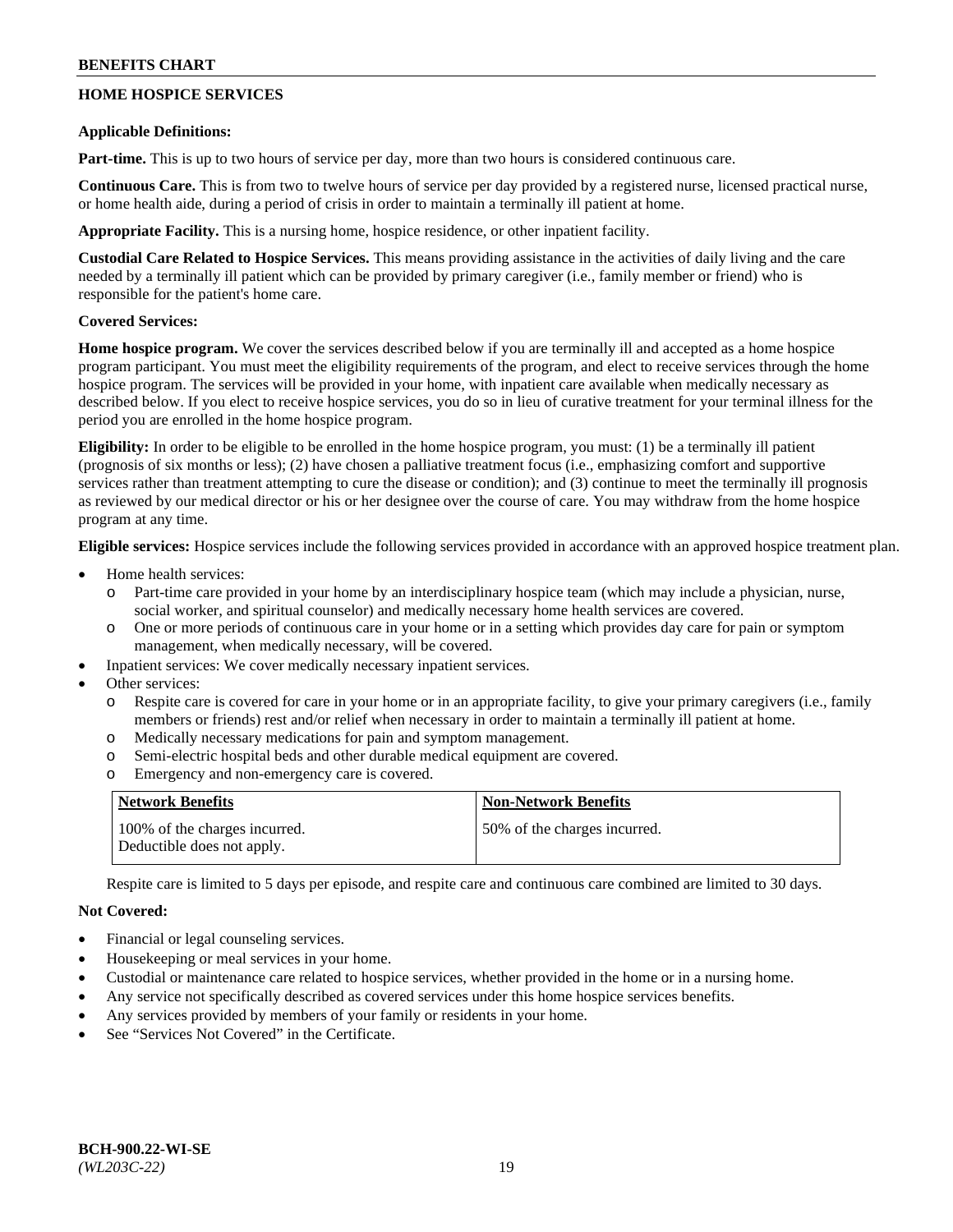# **HOSPITAL AND SKILLED NURSING FACILITY SERVICES**

#### **Covered Services:**

We cover services as described below.

### **Medical or surgical hospital services**

**Inpatient hospital services:** We cover the following medical or surgical services, for the treatment of acute illness or injury, which require the level of care only provided in an acute care facility. These services must be authorized by a physician.

Inpatient hospital services include: room and board; the use of operating or maternity delivery rooms; intensive care facilities; newborn nursery facilities; general nursing care, anesthesia, laboratory and diagnostic imaging services, radiation therapy, physical therapy, prescription drugs or other medications administered during treatment, blood and blood products (unless replaced), and blood derivatives, and other diagnostic or treatment related hospital services; physician and other professional medical and surgical services provided while in the hospital, including gender confirmation surgery that meets medical coverage criteria.

We cover, following a vaginal delivery, a minimum of 48 hours of inpatient care for the mother and newborn child. We cover, following a caesarean section delivery, a minimum of 96 hours of inpatient care for the mother and newborn child.

Group health plans and health insurance issuers generally may not, under Federal law, restrict benefits for any hospital length of stay in connection with childbirth for the mother of newborn child to less than 48 hours following a vaginal delivery, or less than 96 hours following a caesarean section. However, Federal law generally does not prohibit the mother's or newborn's attending provider, after consulting with the mother, from discharging the mother or her newborn earlier than 48 hours (or 96 hours as applicable). In any case plans and issuers may not, under Federal law, require that a provider obtain authorization from the plan or the insurance issuer for prescribing a length of stay not in excess of 48 hours (or 96 hours).

| Network Benefits             | Non-Network Benefits         |
|------------------------------|------------------------------|
| 70% of the charges incurred. | 50% of the charges incurred. |

Each Insured's admission or confinement, including that of a newborn child, is separate and distinct from the admission or confinement of any other Insured.

**Outpatient hospital, ambulatory care or surgical facility services:** We cover the following medical and surgical services, for diagnosis or treatment of illness or injury on an outpatient basis. These services must be authorized by a physician.

Outpatient services include: use of operating rooms, maternity delivery rooms or other outpatient departments, rooms or facilities; and the following outpatient services: general nursing care, anesthesia, laboratory and diagnostic imaging services, radiation therapy, physical therapy, drugs administered during treatment, blood and blood products (unless replaced), and blood derivatives, and other diagnostic or treatment related outpatient services; physician and other professional medical and surgical services provided while an outpatient, including colonoscopies (starting at age 50, or under age 50 for people at high risk of colorectal cancer), and gender confirmation surgery that meets medical coverage criteria.

For Network Benefits, non-emergent, scheduled outpatient Magnetic Resonance Imaging (MRI) and Computed Tomography (CT) must be provided at a designated facility. Your physician or facility will obtain or verify prior authorization for these services, as needed.

To see the benefit level for diagnostic imaging services, laboratory services and physical therapy, see benefits under Diagnostic Imaging Services, Laboratory Services and Physical Therapy in this Benefits Chart.

| <b>Network Benefits</b>      | <b>Non-Network Benefits</b>   |
|------------------------------|-------------------------------|
| 70% of the charges incurred. | 150% of the charges incurred. |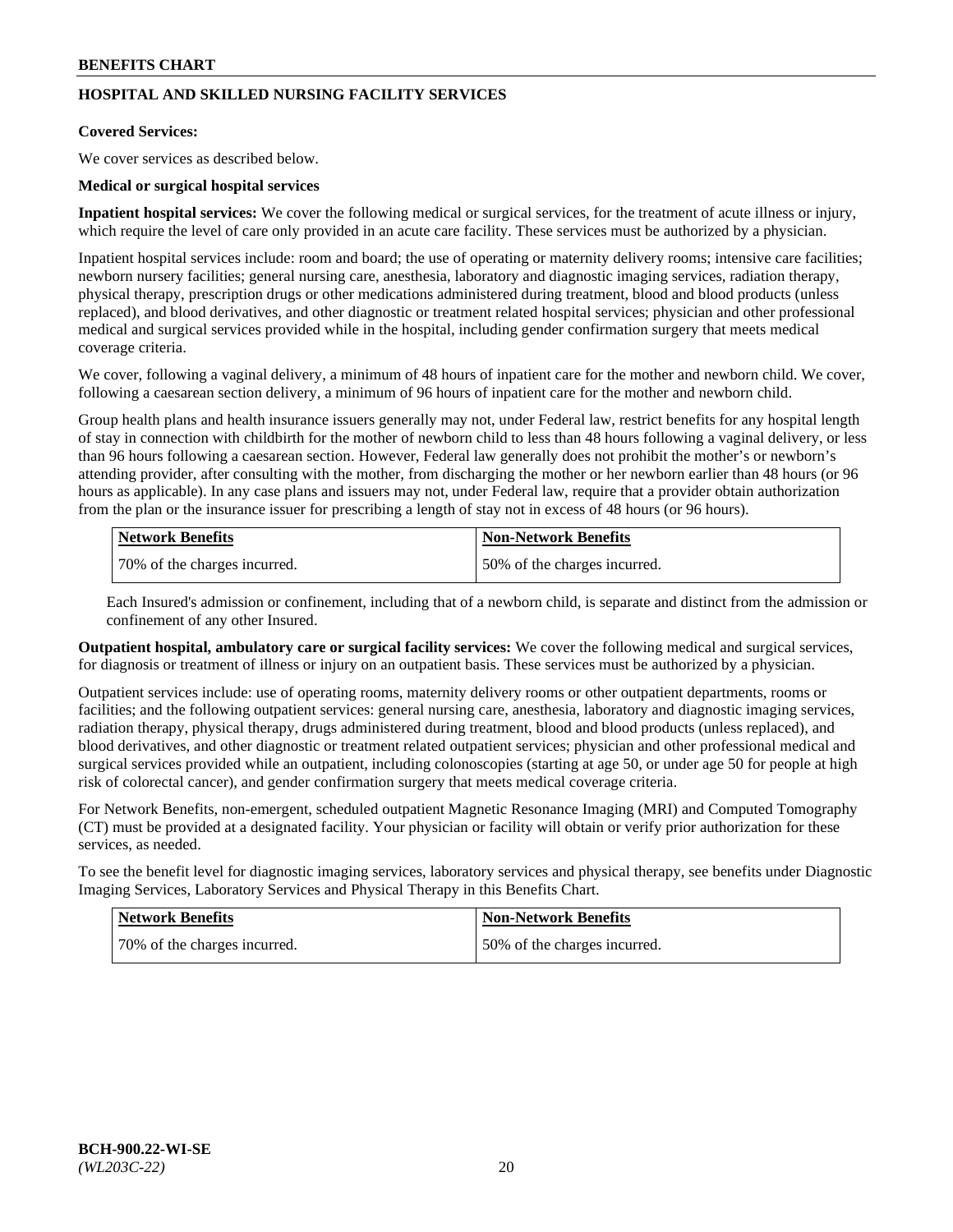# **Skilled nursing facility care:**

We cover room and board, daily skilled nursing and related ancillary services for post-acute treatment and rehabilitative care of illness or injury that meets medical coverage criteria. Rehabilitation services are limited to services where significant measurable progress is expected to occur within a reasonable period of time.

| Network Benefits                             | <b>Non-Network Benefits</b>                  |
|----------------------------------------------|----------------------------------------------|
| 170% of the charges incurred.                | 50% of the charges incurred.                 |
| Limited to a 30-day maximum per confinement. | Limited to a 30-day maximum per confinement. |

Each day of services provided under the Network Benefits and Non-Network Benefits, combined, applies toward the maximum shown above.

### **Not Covered:**

- Services for items for personal convenience, such as television rental, are not covered.
- See "Services Not Covered" in the Certificate.

### **INFERTILITY DIAGNOSIS**

#### **Covered Services:**

We cover the diagnosis of infertility. These services include diagnostic procedures and tests provided in connection with an infertility evaluation, office visits and consultations to diagnose infertility.

| <b>Network Benefits</b>                                    | <b>Non-Network Benefits</b>  |
|------------------------------------------------------------|------------------------------|
| 70% of the charges incurred.<br>Deductible does not apply. | 50% of the charges incurred. |

Coverage is limited to office visits and consultations to diagnose infertility. Treatment is not covered.

# **Not Covered:**

- Infertility/fertility treatment, including, but not limited to, office visits, laboratory services, diagnostic imaging services and fertility drugs; reversal of sterilization; and sperm, ova or embryo acquisition, retrieval or storage; however, we cover office visits and consultations to diagnose infertility.
- Services related to the establishment of surrogate pregnancy and fees for a surrogate. However, pregnancy and maternity services are covered for an Insured under this Benefits Chart, including a surrogate pregnancy.
- See "Services Not Covered" in the Certificate.

# **LABORATORY SERVICES**

#### **Covered Services:**

We cover laboratory tests when ordered by a provider and provided in a clinic or outpatient hospital facility. This includes blood tests to detect lead exposure in children between the ages of 6 months and 72 months.

To see the benefit level for inpatient hospital or skilled nursing facility services, see benefits under "Inpatient Hospital and Skilled Nursing Facility Services" in this Benefits Chart.

#### **Prostate-specific antigen (PSA) testing**

| Network Benefits                                            | <b>Non-Network Benefits</b>  |
|-------------------------------------------------------------|------------------------------|
| 100% of the charges incurred.<br>Deductible does not apply. | 50% of the charges incurred. |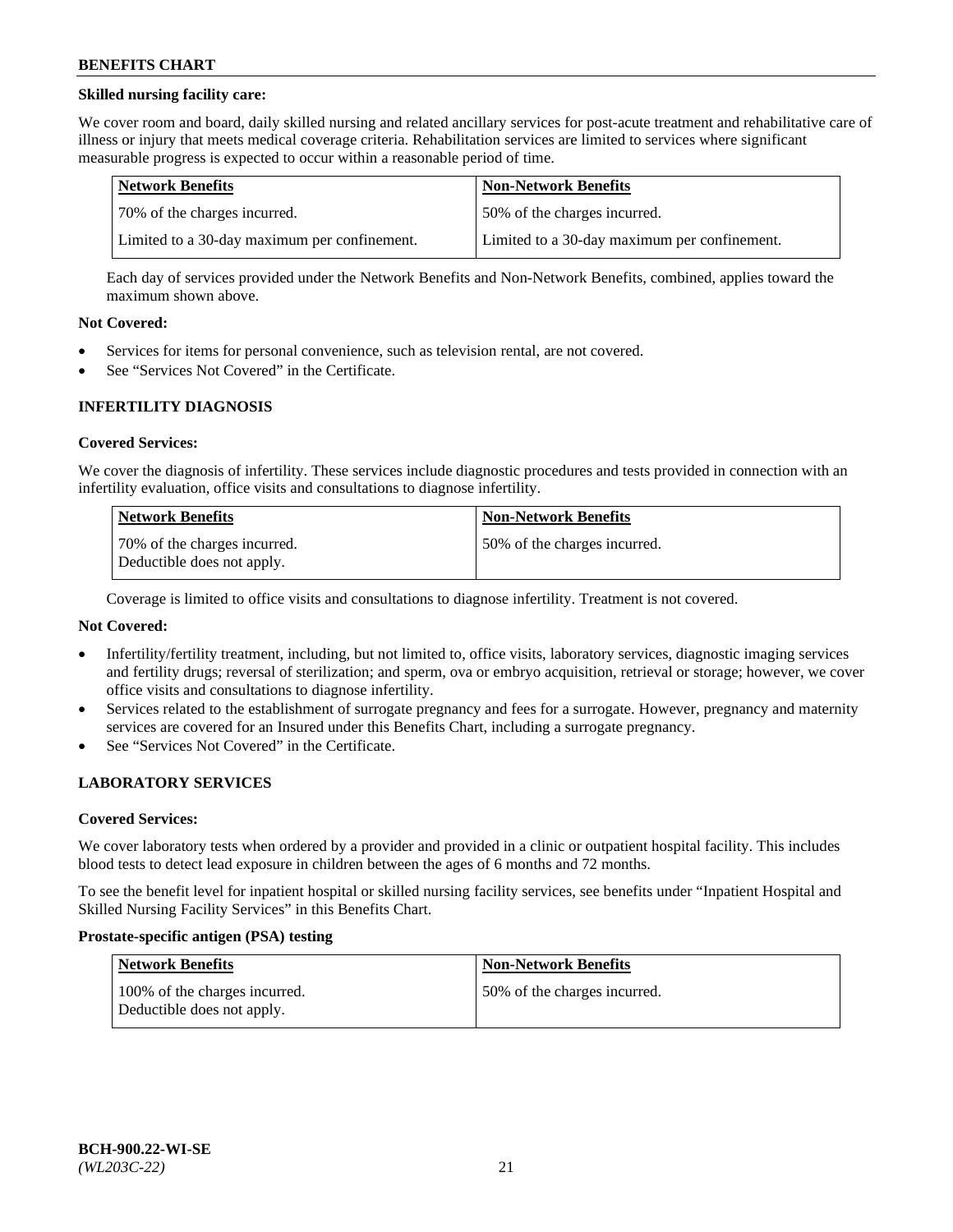### **All other laboratory services**

#### **Services for illness or injury**

| <b>Network Benefits</b>                                     | <b>Non-Network Benefits</b>  |
|-------------------------------------------------------------|------------------------------|
| 100% of the charges incurred.<br>Deductible does not apply. | 50% of the charges incurred. |

# **Preventive services**

Laboratory services associated with preventive services are covered at the benefit level shown in the "Preventive Services" section of this Benefits Chart.

### **Not Covered:**

See "Services Not Covered" in the Certificate.

# **MASTECTOMY RECONSTRUCTION BENEFIT**

### **Covered Services:**

We cover reconstruction of the breast on which the mastectomy has been performed; surgery and reconstruction of the other breast to produce symmetrical appearance, and prostheses and physical complications of all stages of mastectomy, including lymphedemas.

| <b>Network Benefits</b>                               | <b>Non-Network Benefits</b>                           |
|-------------------------------------------------------|-------------------------------------------------------|
| Coverage level is same as corresponding Network       | Coverage level is same as corresponding Non-Network   |
| Benefits, depending on type of service provided, such | Benefits, depending on type of service provided, such |
| as Office Visits for Illness or Injury, Inpatient or  | as Office Visits for Illness or Injury, Inpatient or  |
| <b>Outpatient Hospital Services.</b>                  | Outpatient Hospital Services.                         |

#### **Not Covered:**

See "Services Not Covered" in the Certificate.

# **MEDICATION THERAPY DISEASE MANAGEMENT PROGRAM**

# **Covered Services:**

If you meet our criteria for coverage, you may qualify for our Medication Therapy Disease Management Program.

The program covers consultations with a designated Network pharmacist.

Covered services are based on established medical policies, which are subject to periodic review and modification by the medical directors. These medical policies (medical coverage criteria) are available by calling Member Services, or logging on to your "*my*HealthPartners" account at [healthpartners.com.](http://www.healthpartners.com/)

| Network Benefits                                            | <b>Non-Network Benefits</b> |
|-------------------------------------------------------------|-----------------------------|
| 100% of the charges incurred.<br>Deductible does not apply. | No coverage.                |

# **Not Covered:**

See "Services Not Covered" in the Certificate.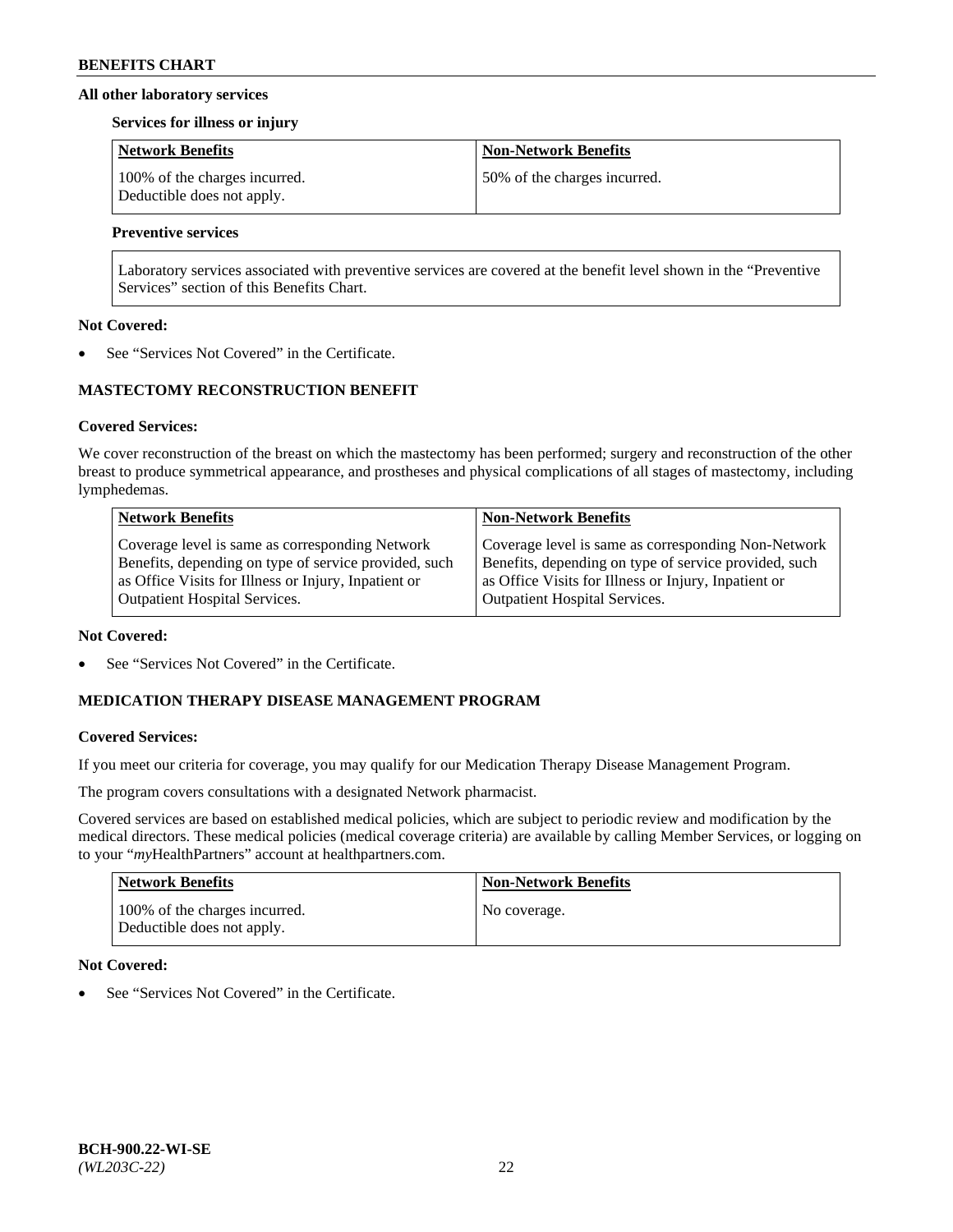# **OFFICE VISITS FOR ILLNESS OR INJURY**

# **Covered Services:**

We cover the following when medically necessary: professional medical and surgical services and related supplies, including biofeedback, of physicians and other health care providers; blood and blood products (unless replaced) and blood derivatives.

We cover diagnosis and treatment of illness or injury to the eyes. Where contact or eye glass lenses are prescribed as medically necessary for the post-operative treatment of cataracts or for the treatment of aphakia, acute or chronic corneal pathology, or keratoconus, we cover the initial evaluation, lenses and fitting. Insureds must pay for lens replacement beyond the initial pair.

Services received via video, E-visit or telephone are covered under the "Telehealth/Telemedicine Services" section.

## **Office visits**

# **Primary Care Providers**

| <b>Network Benefits</b>                                                                                  | <b>Non-Network Benefits</b>  |
|----------------------------------------------------------------------------------------------------------|------------------------------|
| 100% of the charges incurred, subject to a<br>copayment of \$30 per visit.<br>Deductible does not apply. | 50% of the charges incurred. |

# **Specialty Care Providers**

| Network Benefits                                                                                         | <b>Non-Network Benefits</b>  |
|----------------------------------------------------------------------------------------------------------|------------------------------|
| 100% of the charges incurred, subject to a<br>copayment of \$50 per visit.<br>Deductible does not apply. | 50% of the charges incurred. |

### **Convenience clinics**

| <b>Network Benefits</b>                                                                                  | <b>Non-Network Benefits</b>  |
|----------------------------------------------------------------------------------------------------------|------------------------------|
| 100% of the charges incurred, subject to a<br>copayment of \$15 per visit.<br>Deductible does not apply. | 50% of the charges incurred. |

# **Injections administered in a physician's office, other than immunizations**

#### **Allergy injections**

| <b>Network Benefits</b>                                                                                           | <b>Non-Network Benefits</b>  |
|-------------------------------------------------------------------------------------------------------------------|------------------------------|
| 100% of the charges incurred, subject to a<br>copayment of \$2 per date of service.<br>Deductible does not apply. | 50% of the charges incurred. |

#### **All other injections**

| Network Benefits                                                                                                  | <b>Non-Network Benefits</b>  |
|-------------------------------------------------------------------------------------------------------------------|------------------------------|
| 100% of the charges incurred, subject to a<br>copayment of \$2 per date of service.<br>Deductible does not apply. | 50% of the charges incurred. |

- Court ordered treatment, except as described in this Benefits Chart. Any resulting court ordered treatment for mental health services will be subject to the Certificate's requirement for medical necessity.
- See "Services Not Covered" in the Certificate.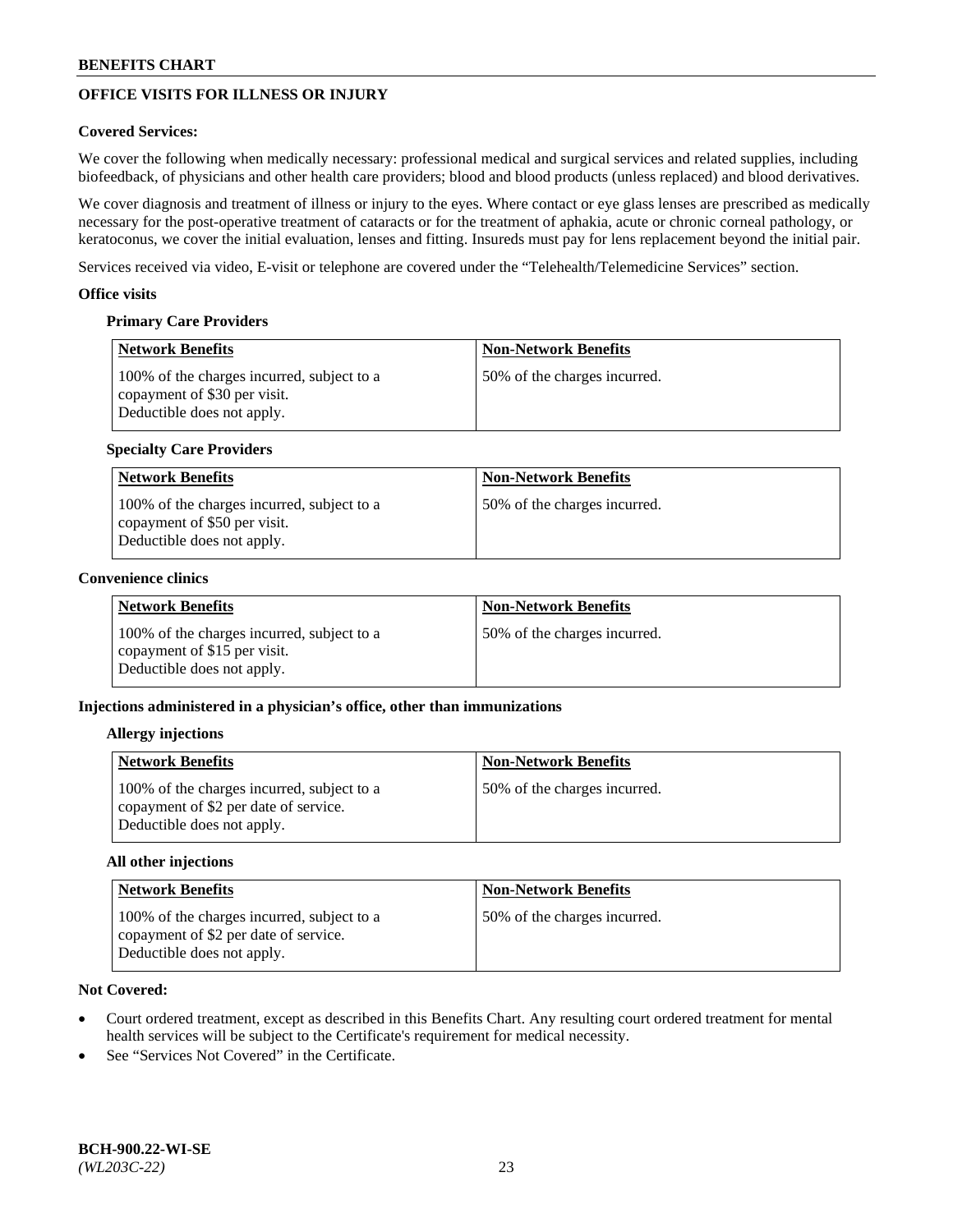# **PEDIATRIC EYEWEAR**

## **Covered Services:**

We cover pediatric eyewear for children.

Routine eye exams are covered under the "Preventive Services" section.

| <b>Network Benefits</b>      | <b>Non-Network Benefits</b> |
|------------------------------|-----------------------------|
| 70% of the charges incurred. | No coverage.                |

# **Limitations:**

- Coverage under this provision will continue until the end of the month in which the child turns age 19.
- Limited to one of the following per calendar year:
	- o one pair of eyeglasses including one set of prescription lenses, frames from our designated eyewear collection and anti-scratch coating; or
	- o one pair of non-disposable contact lenses; or
	- o a one-year supply of disposable contact lenses.
- Contact lens fittings are limited to two per calendar year.

# **Not Covered:**

- Frames that are not included in our designated eyewear collection. However, one pair of lenses will be covered if an Insured chooses frames outside our designated eyewear collection.
- More than one pair of lenses or frames or non-disposable contacts per calendar year, regardless of the reason. This includes replacement of eyeglasses or contact lenses due to loss, breakage, theft, or change in prescription.
- Safety glasses or goggles for sports or vocational reasons.
- Upgrades including, but not limited to, UV protection and no-line multifocal lenses.
- See "Services Not Covered" in the Certificate.

# **PHYSICAL THERAPY, OCCUPATIONAL THERAPY, SPEECH THERAPY AND OTHER SPECIFIED THERAPIES**

# **Covered Services:**

We cover the following physical therapy, occupational therapy and speech therapy services:

- Medically necessary rehabilitative care to correct the effects of illness or injury.
- Habilitative care rendered for congenital, developmental or medical conditions which have significantly limited the successful initiation of normal speech and normal motor development.

Massage therapy which is performed in conjunction with other treatment/modalities by a physical or occupational therapist is part of a prescribed treatment plan and is not billed separately is covered.

We cover services provided in a clinic. To see the benefit level for inpatient hospital or skilled nursing facility services, see benefits under "Inpatient Hospital and Skilled Nursing Facility Services".

#### **Rehabilitative care**

#### **Primary Care Providers**

| <b>Network Benefits</b>                                                                                                                                                                                   | <b>Non-Network Benefits</b>                                                                                                   |
|-----------------------------------------------------------------------------------------------------------------------------------------------------------------------------------------------------------|-------------------------------------------------------------------------------------------------------------------------------|
| 100% of the charges incurred, subject to a<br>copayment of \$30 per visit.<br>Deductible does not apply.<br>Physical, Occupational and Speech Therapy are<br>limited to 20 visits each per calendar year. | 50% of the charges incurred.<br>Physical, Occupational and Speech Therapy are<br>limited to 20 visits each per calendar year. |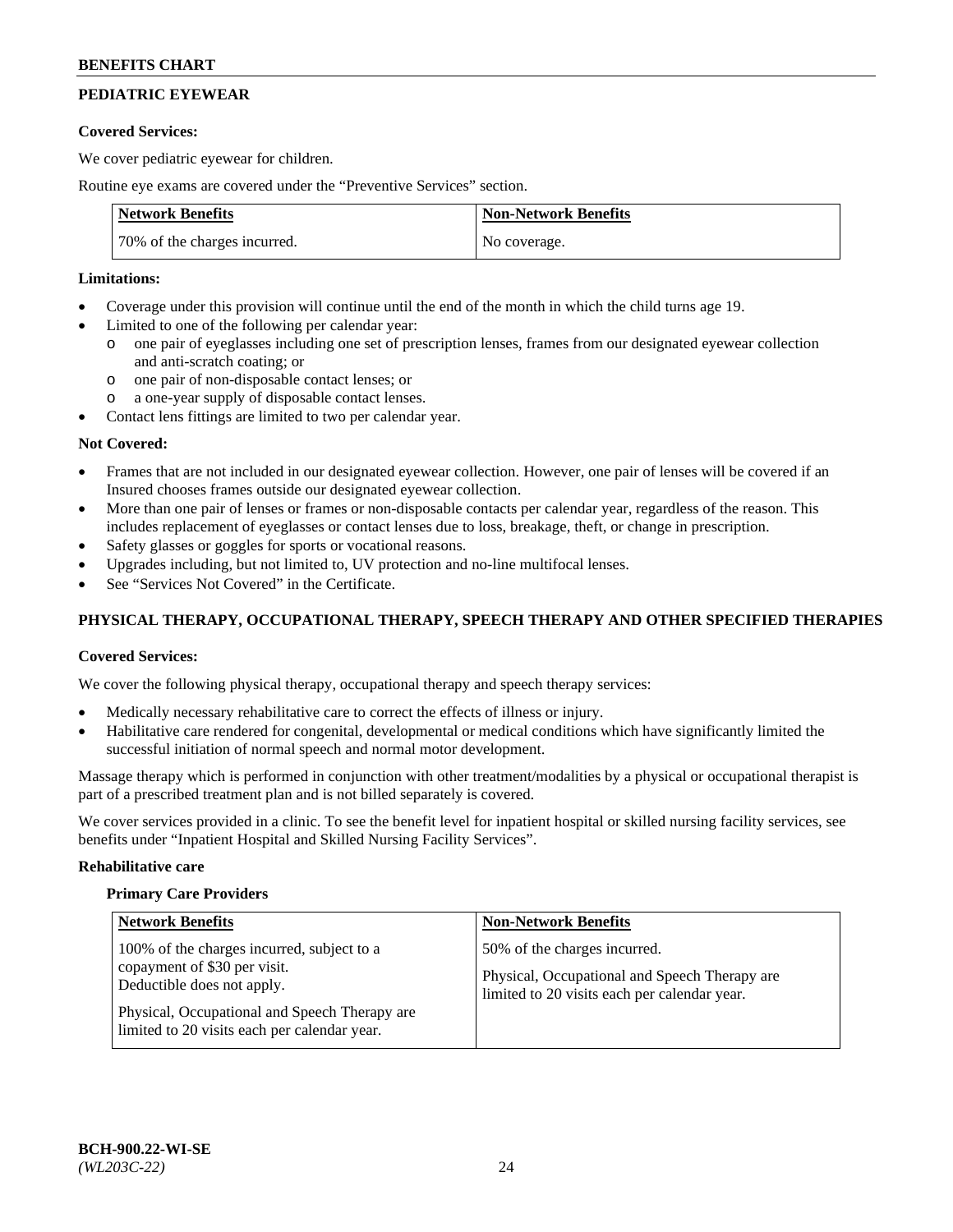# **Specialty Care Providers**

| <b>Network Benefits</b>                                                                                                                                                                                   | <b>Non-Network Benefits</b>                                                                                                   |
|-----------------------------------------------------------------------------------------------------------------------------------------------------------------------------------------------------------|-------------------------------------------------------------------------------------------------------------------------------|
| 100% of the charges incurred, subject to a<br>copayment of \$50 per visit.<br>Deductible does not apply.<br>Physical, Occupational and Speech Therapy are<br>limited to 20 visits each per calendar year. | 50% of the charges incurred.<br>Physical, Occupational and Speech Therapy are<br>limited to 20 visits each per calendar year. |

# **In addition to the services provided above, we cover a minimum of:**

- 20 visits per calendar year for pulmonary rehabilitation.
- 36 visits per calendar year for cardiac rehabilitation.
- 30 visits per calendar year for post-cochlear implant aural therapy.
- 20 visits per calendar year for cognitive rehabilitation.

Visit limits by a Primary Care Provider and/or Specialty Care Provider are combined. The maximum number of visits is combined for Network Benefits and Non-Network Benefits.

#### **Habilitative services**

### **Primary Care Providers**

| <b>Network Benefits</b>                                                                                                                                                                                   | <b>Non-Network Benefits</b>                                                                                                   |
|-----------------------------------------------------------------------------------------------------------------------------------------------------------------------------------------------------------|-------------------------------------------------------------------------------------------------------------------------------|
| 100% of the charges incurred, subject to a<br>copayment of \$30 per visit.<br>Deductible does not apply.<br>Physical, Occupational and Speech Therapy are<br>limited to 20 visits each per calendar year. | 50% of the charges incurred.<br>Physical, Occupational and Speech Therapy are<br>limited to 20 visits each per calendar year. |

# **Specialty Care Providers**

| <b>Network Benefits</b>                                                                                                                                   | <b>Non-Network Benefits</b>                                                                                                   |
|-----------------------------------------------------------------------------------------------------------------------------------------------------------|-------------------------------------------------------------------------------------------------------------------------------|
| 100% of the charges incurred, subject to a<br>copayment of \$50 per visit.<br>Deductible does not apply.<br>Physical, Occupational and Speech Therapy are | 50% of the charges incurred.<br>Physical, Occupational and Speech Therapy are<br>limited to 20 visits each per calendar year. |
| limited to 20 visits each per calendar year.                                                                                                              |                                                                                                                               |

Visit limits by a Primary Care Provider and/or Specialty Care Provider are combined. The maximum number of visits is combined for Network Benefits and Non-Network Benefits.

- Massage therapy for the purpose of comfort or convenience of the Insured.
- See "Services Not Covered" in the Certificate.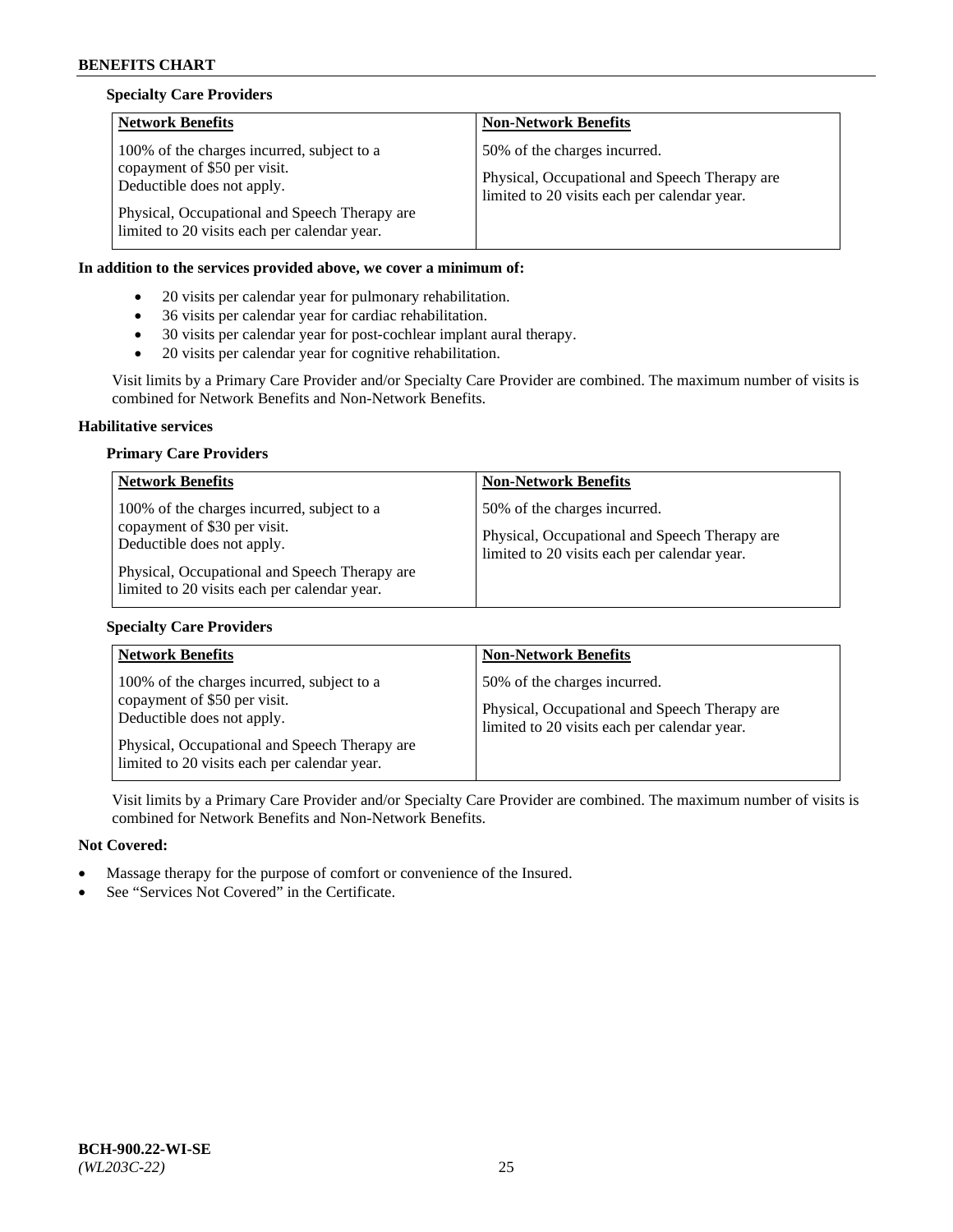# **PRE-DIABETES DISEASE MANAGEMENT PROGRAM**

### **Covered Services:**

If you meet criteria for coverage, you may qualify for the Pre-Diabetes Disease Management Program through Omada Health. The program covers group health coaching which focuses on weight loss, exercise, behavior modification and health education at select locations determined by the plan.

| Network Benefits                                            | <b>Non-Network Benefits</b> |
|-------------------------------------------------------------|-----------------------------|
| 100% of the charges incurred.<br>Deductible does not apply. | Not applicable.             |

## **Not Covered:**

See "Services Not Covered" in the Certificate.

# **PRESCRIPTION DRUG SERVICES**

#### **Covered Services:**

We cover prescription drugs and medications that can be self-administered or are administered in a physician's office.

We will refill a prescription for eye drops covered under this Benefits Chart if the Insured requests a refill and the original prescription specified that additional quantities would be needed, providing the refill request does not exceed the quantities needed, and the following conditions are met:

- If the Insured requests a 30-day refill supply, the request must be made between 22 and 30 days of the later of (a) the original date that the prescription was distributed to the Insured or (b) the date that the most recent refill was distributed to the Insured; or
- If the Insured requests a 90-day refill supply, the request must be made between 67 and 90 days of the later of (a) the original date that the prescription was distributed to the Insured or (b) the date that the most recent refill was distributed to the Insured.

**For Network Benefits, drugs and medications must be obtained at a Network pharmacy.**

**If a copayment is required, you must pay one copayment for each 31-day supply, or portion thereof.**

**Outpatient drugs (except as specified below)**

| <b>Network Benefits</b>                                                                                                                                                                                           | <b>Non-Network Benefits</b>  |
|-------------------------------------------------------------------------------------------------------------------------------------------------------------------------------------------------------------------|------------------------------|
| 100% of the charges incurred, subject to a copayment of<br>\$5 for generic low cost formulary drugs and 100% of<br>the charges incurred, subject to a copayment of \$25 for<br>generic high cost formulary drugs. | 50% of the charges incurred. |
| Brand name formulary drugs are covered at 100% of the<br>charges incurred, subject to a copayment of \$60.                                                                                                        |                              |
| In no event will your cost for a formulary insulin drug<br>exceed \$25.                                                                                                                                           |                              |
| Non-formulary drugs are covered at 100% of the<br>charges incurred, subject to a copayment of \$150.                                                                                                              |                              |
| Deductible does not apply.                                                                                                                                                                                        |                              |

**Oral chemotherapy drugs** are included on the specialty drug list. However, you pay the applicable outpatient drug copayment. As required by Wisconsin law, your maximum copayment will not be more than \$100 per prescription for a 31-day supply.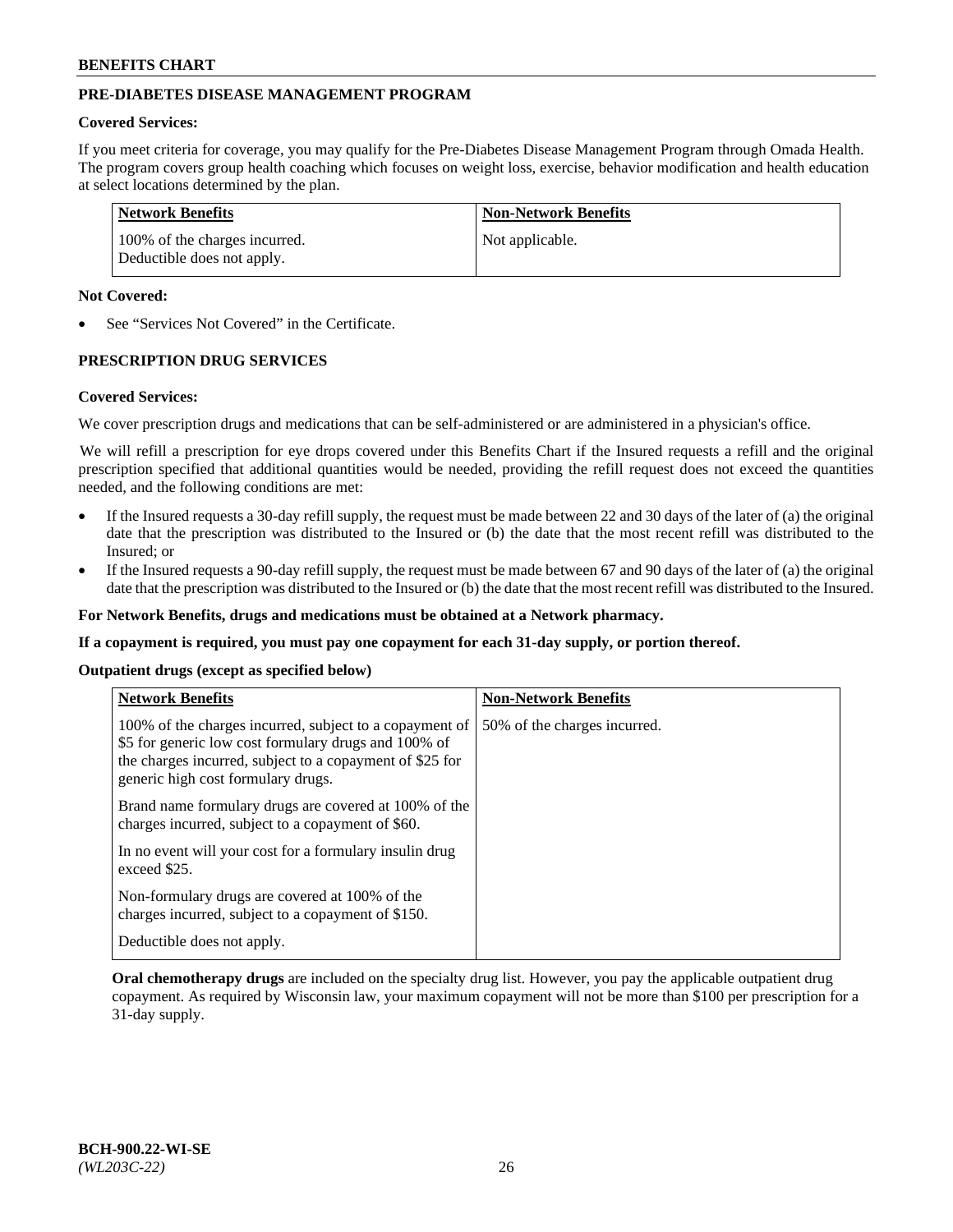# **Mail order drugs**

| <b>Network Benefits</b>                                                                                                                                                         | <b>Non-Network Benefits</b>                                                                                                |
|---------------------------------------------------------------------------------------------------------------------------------------------------------------------------------|----------------------------------------------------------------------------------------------------------------------------|
| For your convenience, you may also get up to a<br>93-day supply of outpatient prescription drugs that<br>can be self-administered through the designated mail<br>order service. | Mail order drugs are only available through the<br>designated mail order service.<br>See Network Mail Order Drugs Benefit. |
| Specialty drugs are not available through the mail<br>order service.                                                                                                            |                                                                                                                            |

# **Specialty drugs which are self-administered**

| <b>Network Benefits</b>                                                                                              | <b>Non-Network Benefits</b> |
|----------------------------------------------------------------------------------------------------------------------|-----------------------------|
| 80% of the charges incurred.<br>Deductible does not apply.                                                           | No coverage.                |
| Specialty drugs are limited to drugs on the<br>specialty drug list and must be obtained from a<br>designated vendor. |                             |

**Oral chemotherapy drugs** are included on the specialty drug list. However, you pay the applicable outpatient drug copayment. As required by Wisconsin law, your maximum copayment will not be more than \$100 per prescription for a 31-day supply.

# **Tobacco cessation drugs. All FDA approved tobacco cessation drugs are covered.**

| <b>Network Benefits</b>                                     | <b>Non-Network Benefits</b>  |
|-------------------------------------------------------------|------------------------------|
| 100% of the charges incurred.<br>Deductible does not apply. | 50% of the charges incurred. |

# **Contraceptive drugs**

| <b>Network Benefits</b>                                                                                                                                         | <b>Non-Network Benefits</b>  |
|-----------------------------------------------------------------------------------------------------------------------------------------------------------------|------------------------------|
| 100% of the charges incurred for formulary drugs.<br>Deductible does not apply.                                                                                 | 50% of the charges incurred. |
| If a physician requests that a non-formulary<br>contraceptive drug be dispensed as written, the drug<br>will be covered at 100%, not subject to the deductible. |                              |

**ACA preventive medications.** We cover preventive medications currently recommended by USPSTF with an A or B rating if they are prescribed by your medical provider and they are listed on our Commercial ACA Preventive Drug List. Preventive medications are subject to periodic review and modification. Changes would be effective in accordance with the federal rules and reflected in our current medical coverage criteria for preventive care services.

| <b>Network Benefits</b>                                     | <b>Non-Network Benefits</b>  |
|-------------------------------------------------------------|------------------------------|
| 100% of the charges incurred.<br>Deductible does not apply. | 50% of the charges incurred. |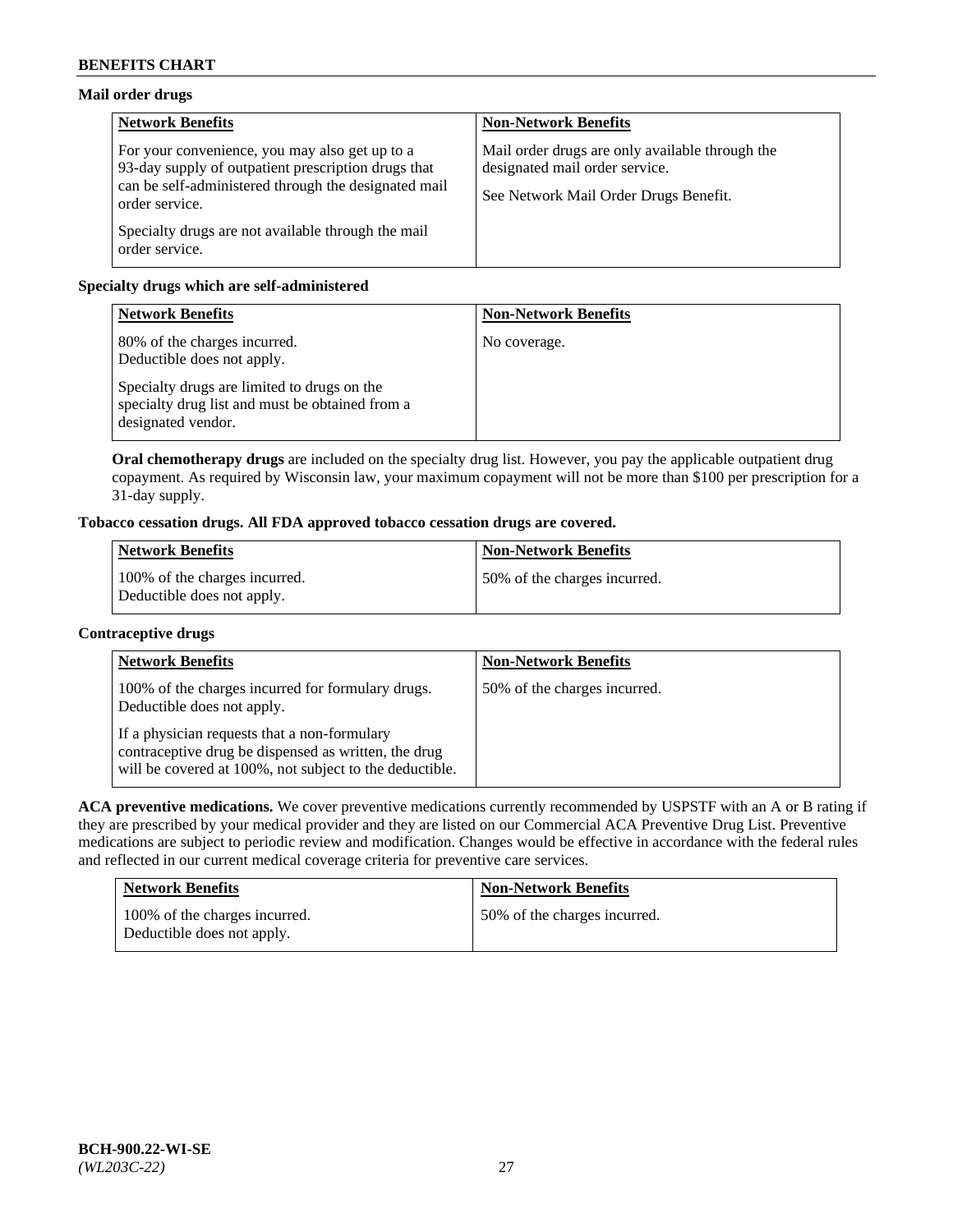# **Limitations:**

- Certain drugs may require prior authorization as indicated on the formulary. HealthPartners may require prior authorization for the drug and also the site where the drug will be provided. Certain drugs are subject to our utilization review process and quantity limits.
- Certain non-formulary drugs require prior authorization. In addition, certain drugs may be subject to any quantity limits applied as part of our trial program. The trial drug program applies to new prescriptions for certain drugs which have high toxicity, low tolerance, high costs and/or high potential for waste. Trial drugs are indicated on the formulary and/or the specialty drug list. Your first fill of a trial drug may be limited to less than a month supply. If the drug is well tolerated and effective, you will receive the remainder of your first month supply.
- If an Insured requests a brand name drug when there is a generic equivalent, the brand name drug will be covered up to the charge that would apply to the generic drug, minus any required copayment. If a physician requests that a brand name drug be dispensed as written, the drug will be paid at the non-formulary benefit.
- We may require insureds to try over-the-counter (OTC) drug alternatives before approving more costly formulary prescription drugs.
- Unless otherwise specified in the "Prescription Drug Services" section, you may receive up to a 31-day supply per prescription.
- A 93-day supply will be covered and dispensed only at pharmacies that participate in our extended day supply program.
- New prescriptions to treat certain chronic conditions are limited to a 31-day supply.
- No more than a 31-day supply of specialty drugs will be covered and dispensed at a time, unless it is a manufacturer supplied drug that cannot be split that supplies the insured with more than a 31-day supply.

**Not Covered:**Replacement of prescription drugs, medications, equipment and supplies due to loss, damage or theft.

- Nonprescription (over-the-counter) drugs or medications, including, but not limited to, vitamins, supplements, homeopathic remedies, and non-FDA approved drugs, unless listed on the formulary and prescribed by a physician or legally authorized health care provider under applicable state and federal law. This exclusion does not include over-thecounter contraceptives for women as allowed under the Affordable Care Act when the Insured obtains a prescription for the item. In addition, if the Insured obtains a prescription, this exclusion does not include aspirin to prevent cardiovascular disease for men and women of certain ages; folic acid supplements for women who may become pregnant; fluoride chemoprevention supplements for children without fluoride in their water source; and iron supplements for children ages 6-12 months who are at risk for anemia.
- All drugs for the treatment of sexual dysfunction.
- All drugs for the treatment of growth deficiency.
- Fertility drugs.
- Medical cannabis.
- Drugs on the Excluded Drug List. The Excluded Drug List includes select drugs within a therapy class that are not eligible for coverage. This includes drugs that may be excluded for certain indications. The Excluded Drug List is available at [healthpartners.com.](http://www.healthpartners.com/)
- Drugs that are newly approved by the FDA until they are reviewed and approved by HealthPartners Pharmacy and Therapeutics Committee.
- Medical devices approved by the FDA will not be covered under the "Prescription Drug Services" section unless they are on our formulary. Covered medical devices are generally submitted and reimbursed under your medical benefits.
- See "Services Not Covered" in the Certificate.

# **PREVENTIVE SERVICES**

# **Applicable Definitions:**

**Routine Preventive Services** are routine health care services that include screenings, check-ups and counseling to prevent illness, disease or other health problems before symptoms occur.

**Diagnostic Services** are services to help a provider understand your symptoms, diagnose illness and decide what treatment may be needed. They may be the same services that are listed as preventive services, but they are being used as diagnostic services. Your provider will determine if these services are preventive or diagnostic. These services are not preventive if received as part of a visit to diagnose, manage or maintain an acute or chronic medical condition, illness or injury. When that occurs, unless otherwise indicated below, standard deductibles, copayments or coinsurance apply.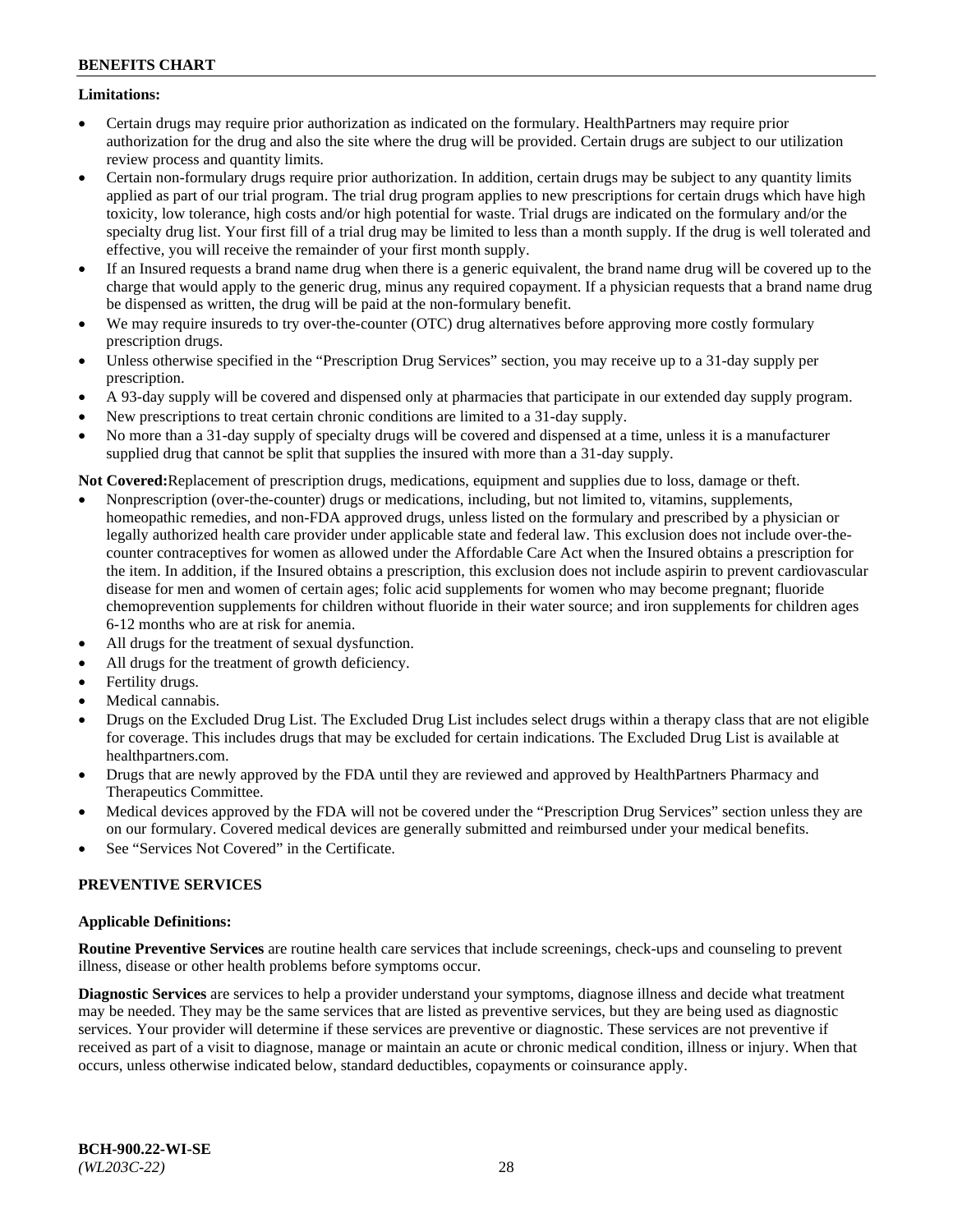# **Covered Services:**

We cover preventive services that meet any of the requirements under the Affordable Care Act (ACA) shown in the bulleted items below. These preventive services are covered at 100% under the Network Benefits with no deductible, copayments or coinsurance. (If a preventive service is not required by the ACA and it is covered at a lower benefit level, it will be specified below.) Preventive benefits mandated under the ACA are subject to periodic review and modification. Changes would be effective in accordance with the federal rules. Preventive services mandated by the ACA include:

- Evidence-based items or services that have in effect a rating of A or B in the current recommendations of the United States Preventive Services Task Force with respect to the individual;
- Immunizations for routine use in children, adolescents, and adults that have in effect a recommendation from the Advisory Committee on Immunization Practices of the Centers for Disease Control and Prevention with respect to the individual;
- With respect to infants, children, and adolescents, evidence-informed preventive care and screenings provided for in comprehensive guidelines supported by the Health Resources and Services Administration; and
- With respect to women, preventive care and screenings provided for in comprehensive guidelines supported by the Health Resources and Services Administration.

Covered services are based on established medical policies, which are subject to periodic review and modification by the medical or dental directors. These medical policies (medical coverage criteria) are available by calling Member Services, or logging on to your "*my*HealthPartners" account at [healthpartners.com.](https://www.healthpartners.com/hp/index.html)

# **ACA and state mandated preventive services are covered as follows:**

**Routine health exams and periodic health assessments.** A physician or health care provider will counsel you as to how often health assessments are needed based on age, sex and health status. This includes screening and counseling for tobacco cessation and all FDA approved tobacco cessation medications including over-the-counter drugs (as shown in the Prescription Drug Services section).

| Network Benefits                                            | <b>Non-Network Benefits</b>  |
|-------------------------------------------------------------|------------------------------|
| 100% of the charges incurred.<br>Deductible does not apply. | 50% of the charges incurred. |

**Child health supervision services.** This includes pediatric preventive services such as newborn screenings, appropriate immunizations, developmental assessments and laboratory services appropriate to the age of the child from birth to 72 months and appropriate immunizations to age 18.

| <b>Network Benefits</b>                                     | <b>Non-Network Benefits</b>  |
|-------------------------------------------------------------|------------------------------|
| 100% of the charges incurred.<br>Deductible does not apply. | 50% of the charges incurred. |

#### **Routine prenatal care and exams**

| <b>Network Benefits</b>                                     | <b>Non-Network Benefits</b>   |
|-------------------------------------------------------------|-------------------------------|
| 100% of the charges incurred.<br>Deductible does not apply. | 150% of the charges incurred. |

**Routine postnatal care.** This includes health exams, assessments, education and counseling relating to the period immediately after childbirth.

| Network Benefits                                            | <b>Non-Network Benefits</b>  |
|-------------------------------------------------------------|------------------------------|
| 100% of the charges incurred.<br>Deductible does not apply. | 50% of the charges incurred. |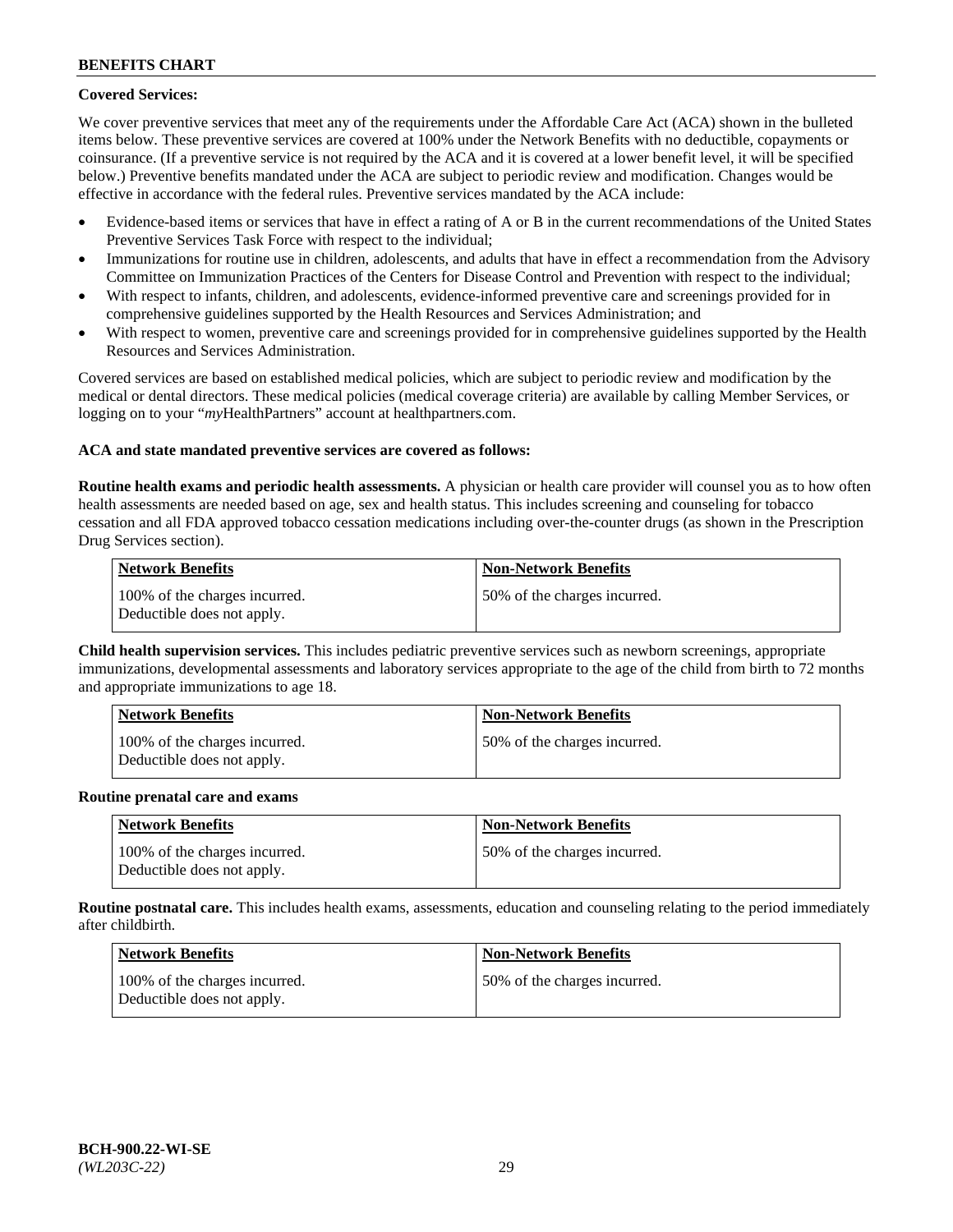**Routine screening procedures for cancer.** This includes colorectal screening and other cancer screenings recommended by the USPSTF with an A or B rating. Women's preventive health services below describe additional routine screening procedures for cancer.

| <b>Network Benefits</b>                                     | <b>Non-Network Benefits</b>   |
|-------------------------------------------------------------|-------------------------------|
| 100% of the charges incurred.<br>Deductible does not apply. | 150% of the charges incurred. |

**Professional voluntary family planning services.** This includes services to prevent or delay a pregnancy, including counseling and education. Services must be provided by a licensed provider.

| <b>Network Benefits</b>                                     | <b>Non-Network Benefits</b>  |
|-------------------------------------------------------------|------------------------------|
| 100% of the charges incurred.<br>Deductible does not apply. | 50% of the charges incurred. |

#### **Adult immunizations**

| <b>Network Benefits</b>                                     | <b>Non-Network Benefits</b>  |
|-------------------------------------------------------------|------------------------------|
| 100% of the charges incurred.<br>Deductible does not apply. | 50% of the charges incurred. |

**Women's preventive health services.** This includes mammograms, screenings for cervical cancer (pap smears), breast pumps, human papillomavirus (HPV) testing, counseling for sexually transmitted infections, counseling and screening for human immunodeficiency virus (HIV), and all FDA approved contraceptive methods as prescribed by a doctor, sterilization procedures, education and counseling (see the Prescription Drug Services section for coverage of oral contraceptive drugs). We also provide genetic screening for BRCA if someone in your family has the gene or you have a diagnosis of cancer.

The U.S. Preventive Services Task Force (USPSTF) recommends screening mammography, with or without clinical breast examination (CBE), every 1-2 years for women aged 40 and older. For women age 50 and older, we cover an annual mammogram.

| <b>Network Benefits</b>                                     | <b>Non-Network Benefits</b>   |
|-------------------------------------------------------------|-------------------------------|
| 100% of the charges incurred.<br>Deductible does not apply. | 150% of the charges incurred. |

**Obesity screening and management.** We cover obesity screening and counseling for all ages during a routine preventive care exam. If you are age 18 or older and have a body mass index of 30 or more, we also cover intensive obesity management to help you lose weight. Your primary care doctor can coordinate these services.

| Network Benefits                                            | <b>Non-Network Benefits</b>  |
|-------------------------------------------------------------|------------------------------|
| 100% of the charges incurred.<br>Deductible does not apply. | 50% of the charges incurred. |

**In addition to any ACA or state mandated preventive services referenced above, we cover the following eligible services:**

#### **Routine eye and hearing exams**

| <b>Network Benefits</b>                                     | <b>Non-Network Benefits</b>  |
|-------------------------------------------------------------|------------------------------|
| 100% of the charges incurred.<br>Deductible does not apply. | 50% of the charges incurred. |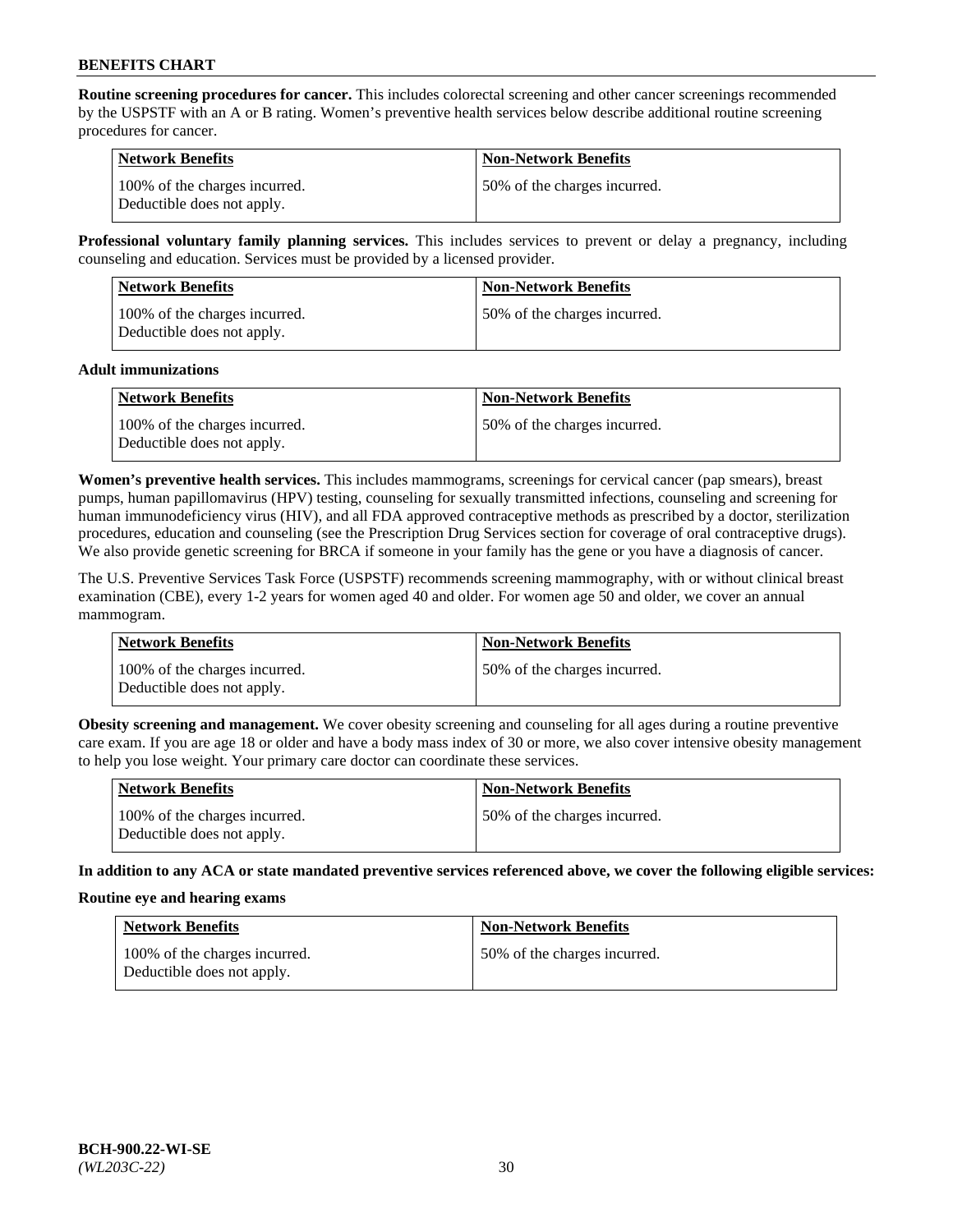**Ovarian cancer surveillance test for women who are at risk.** "At risk for ovarian cancer" means (1) having a family history that includes any of the following: one or more first-degree or second-degree relatives with ovarian cancer, clusters of female relatives with breast cancer or nonpolyposis colorectal cancer; or (2) testing positive for BRCA1 or BRCA2 mutations. "Surveillance test for ovarian cancer" means annual screening using CA-125 serum tumor marker testing, transvaginal ultrasound, pelvic examination or other proven ovarian screening tests currently being evaluated by the federal Food and Drug Administration or by the National Cancer Institute.

| <b>Network Benefits</b>                               | <b>Non-Network Benefits</b>                           |
|-------------------------------------------------------|-------------------------------------------------------|
| Coverage level is same as corresponding Network       | Coverage level is same as corresponding Non-Network   |
| Benefits, depending on type of service provided, such | Benefits, depending on type of service provided, such |
| as Diagnostic Imaging Services, Laboratory Services   | as Diagnostic Imaging Services, Laboratory Services   |
| or Office Visits for Illness or Injury, or Preventive | or Office Visits for Illness or Injury, or Preventive |
| Services.                                             | Services.                                             |

**Limitations:**Services are not preventive if received as part of a visit to diagnose, manage or maintain an acute or chronic medical condition, illness or injury. When that occurs, unless otherwise indicated above, standard deductibles, copayments or coinsurance apply.

# **Not Covered:**

See "Services Not Covered" in the Certificate.

# **TELEHEALTH/TELEMEDICINE SERVICES**

#### **Definitions:**

**Telehealth, Telemedicine, or Virtual Care.** This is a means of communication between a health care professional and a patient. This includes the use of secure electronic information, imaging, and communication technologies, including:

- interactive audio or audio-video
- interactive audio with store-and-forward technology
- chat-based and email-based systems
- physician-to-physician consultation
- patient education
- data transmission
- data interpretation
- digital diagnostics (algorithm-enabled diagnostic support)
- digital therapeutics (the use of personal health devices and sensors, either alone or in combination with conventional drug therapies, for disease prevention and management)

Services can be delivered:

Synchronously: the patient and health care professional are engaging with one another at the same time; or Asynchronously: the patient and health care professional engage with each other at different points in time.

**Telephone Visits.** Live, synchronous, interactive encounters over the telephone between a patient and a healthcare provider.

**E-visit or chat-based visits.** Asynchronous online or mobile app encounters to discuss a patient's personal health information, vital signs, and other physiologic data or diagnostic images. The healthcare provider reviews and delivers a consultation, diagnosis, prescription or treatment plan after reviewing the patient's visit information.

**Virtuwell<sup>®</sup>.** This is an online service for you to receive a diagnosis and treatment for certain conditions, such as a cold, flu, ear pain and sinus infections. You may access the Virtuwell website at [virtuwell.com.](https://www.virtuwell.com/)

**Video Visits.** Live, synchronous, interactive encounters using secure web-based video between a patient and a healthcare provider.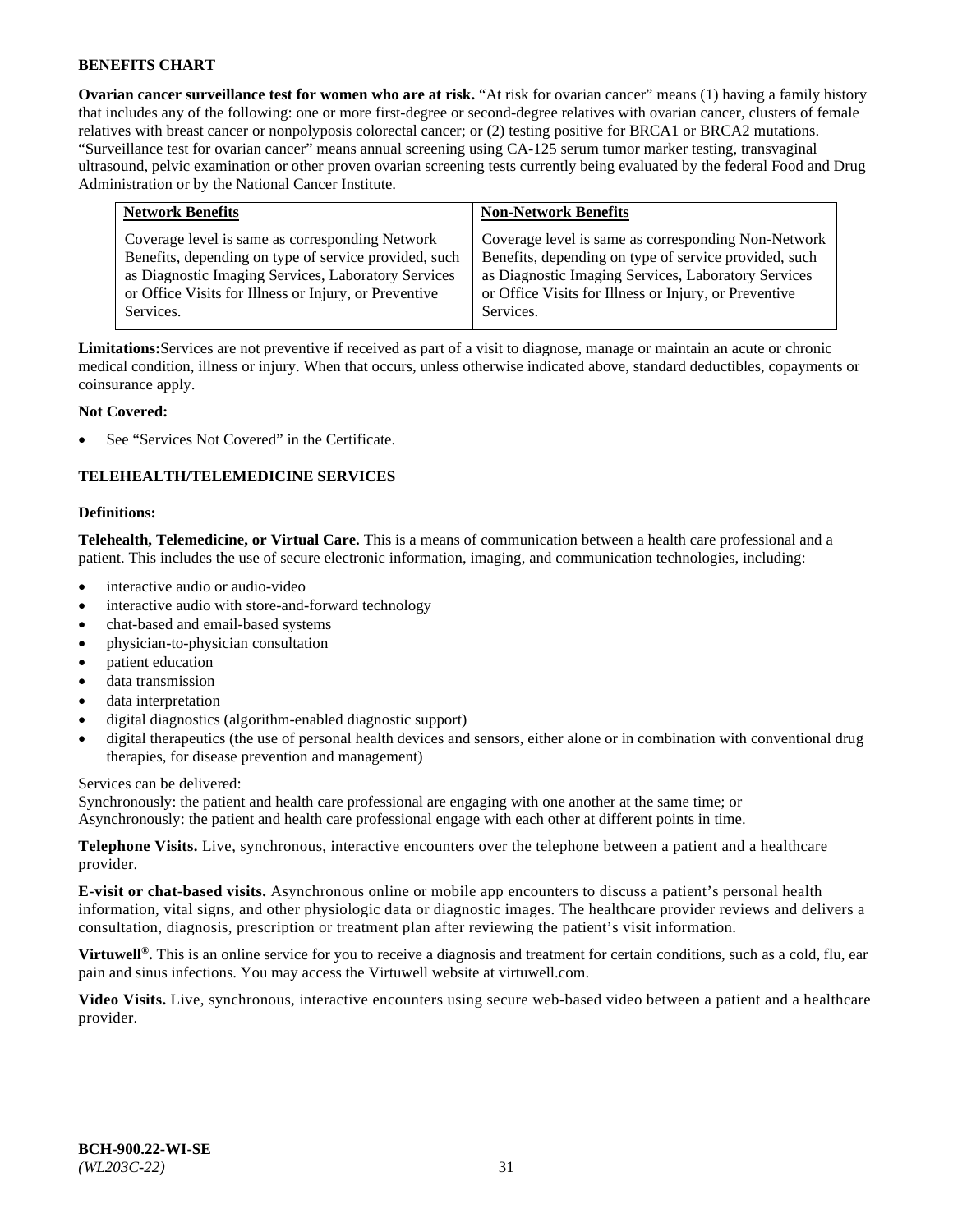# **Covered Services:**

The Plan covers the following methods of receiving care for services that would be eligible under the Plan if the service were provided in person.

## **Scheduled telephone visits**

| <b>Network Benefits</b>                                                                                  | <b>Non-Network Benefits</b>  |
|----------------------------------------------------------------------------------------------------------|------------------------------|
| 100% of the charges incurred, subject to a<br>copayment of \$15 per visit.<br>Deductible does not apply. | 50% of the charges incurred. |

## **E-visits**

### **Access to online care through Virtuwell at [virtuwell.com](https://www.virtuwell.com/)**

| Network Benefits                                            | <b>Non-Network Benefits</b> |
|-------------------------------------------------------------|-----------------------------|
| 100% of the charges incurred.<br>Deductible does not apply. | Not applicable.             |

### **All other E-visits**

| <b>Network Benefits</b>                                                                                  | <b>Non-Network Benefits</b>  |
|----------------------------------------------------------------------------------------------------------|------------------------------|
| 100% of the charges incurred, subject to a<br>copayment of \$15 per visit.<br>Deductible does not apply. | 50% of the charges incurred. |

#### **Video visits**

| <b>Network Benefits</b>                                      | <b>Non-Network Benefits</b>                            |
|--------------------------------------------------------------|--------------------------------------------------------|
| Coverage level is same as corresponding Network              | Coverage level is same as corresponding Non-           |
| Benefits, depending on type of service provided, such as     | Network Benefits, depending on type of service         |
| Office Visits for Illness or Injury, Inpatient or Outpatient | provided, such as Office Visits for Illness or Injury, |
| <b>Hospital Services.</b>                                    | Inpatient or Outpatient Hospital Services.             |

# **Not Covered:**

See "Services Not Covered" in the Certificate.

# **TRANSPLANT SERVICES**

#### **Applicable Definitions:**

**Autologous.** This is when the source of cells is from the individual's own marrow or stem cells.

**Allogeneic.** This is when the source of cells is from a related or unrelated donor's marrow or stem cells.

**Allogeneic Bone Marrow Transplant.** This is when the bone marrow is harvested from the related or unrelated donor and stored. The patient undergoes treatment which includes tumor ablation with high-dose chemotherapy and/or radiation. The bone marrow is reinfused (transplanted).

**Autologous Bone Marrow Transplant.** This is when the bone marrow is harvested from the individual and stored. The patient undergoes treatment which includes tumor ablation with high-dose chemotherapy and/or radiation. The bone marrow is reinfused (transplanted).

**Autologous/Allogeneic Stem Cell Support.** This is a treatment process that includes stem cell harvest from either bone marrow or peripheral blood, tumor ablation with high-dose chemotherapy and/or radiation, stem cell reinfusion, and related care. Autologous/allogeneic bone marrow transplantation and high dose chemotherapy with peripheral stem cell rescue/support are considered to be autologous/allogeneic stem cell support.

**Designated Transplant Center.** This is any health care provider, group or association of health care providers designated by us to provide services, supplies or drugs for specified transplants for our Insureds.

**BCH-900.22-WI-SE**  *(WL203C-22)* 32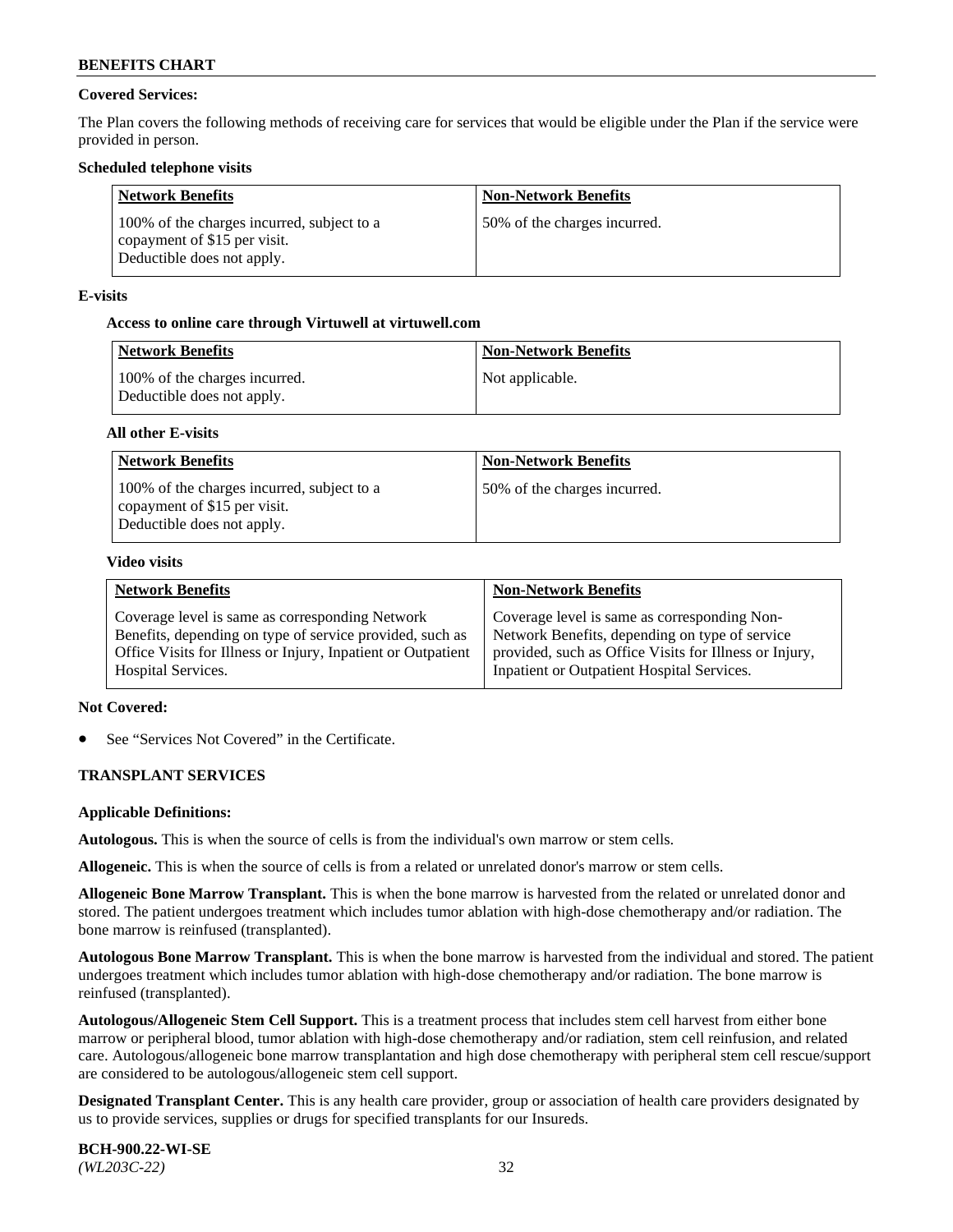**Transplant Services.** This is transplantation (including retransplants) of the human organs or tissue listed below, including all related post-surgical treatment, follow-up care and drugs and multiple transplants for a related cause. Transplant services do not include other organ or tissue transplants or surgical implantation of mechanical devices functioning as a human organ, except surgical implantation of an FDA approved Ventricular Assist Device (VAD) or total artificial heart, functioning as a temporary bridge to heart transplantation.

Prior authorization is required prior to consultation to support coordination of care and benefits.

# **Covered Services:**

We cover eligible transplant services (as defined above) while you are covered under the Certificate. Transplants that will be considered for coverage are limited to the following:

- Kidney transplants for end-stage disease.
- Cornea transplants for end-stage disease.
- Heart transplants for end-stage disease.
- Lung transplants or heart/lung transplants for: (1) primary pulmonary hypertension; (2) Eisenmenger's syndrome; (3) endstage pulmonary fibrosis; (4) alpha 1 antitrypsin disease; (5) cystic fibrosis; and (6) emphysema.
- Liver transplants for: (1) biliary atresia in children; (2) primary biliary cirrhosis; (3) post-acute viral infection (including hepatitis A, hepatitis B antigen e negative and hepatitis C) causing acute atrophy or post-necrotic cirrhosis; (4) primary sclerosing cholangitis; (5) alcoholic cirrhosis; and (6) hepatocellular carcinoma.
- Allogeneic bone marrow transplants or peripheral stem cell support associated with high dose chemotherapy for: (1) acute myelogenous leukemia; (2) acute lymphocytic leukemia; (3) chronic myelogenous leukemia; (4) severe combined immunodeficiency disease; (5) Wiskott-Aldrich syndrome; (6) aplastic anemia; (7) sickle cell anemia; (8) non-relapsed or relapsed non-Hodgkin's lymphoma; (9) multiple myeloma; and (10) testicular cancer.
- Autologous bone marrow transplants or peripheral stem cell support associated with high-dose chemotherapy for: (1) acute leukemias; (2) non-Hodgkin's lymphoma; (3) Hodgkin's disease; (4) Burkitt's lymphoma; (5) neuroblastoma; (6) multiple myeloma; (7) chronic myelogenous leukemia; and (8) non-relapsed non-Hodgkin's lymphoma.
- Pancreas transplants for simultaneous pancreas-kidney transplants for diabetes, pancreas after kidney, living related segmental simultaneous pancreas kidney transplantation and pancreas transplant alone.

To receive Network Benefits, charges for transplant services must be incurred at a Designated Transplant Center.

The transplant-related treatment provided, including expenses incurred for directly related donor services, shall be subject to and in accordance with the provisions, limitations, maximums and other terms of the Certificate.

Medical and hospital expenses of the donor are covered only when the recipient is an Insured and the transplant and directly related donor expenses have been prior authorized for coverage. Treatment of medical complications that may occur to the donor are not covered. Donors are not considered Insureds, and are therefore not eligible for the rights afforded to Insureds under the Certificate.

The list of eligible transplant services and coverage determinations are based on established medical policies, which are subject to periodic review and modification by the medical director.

| <b>Network Benefits</b>                          | <b>Non-Network Benefits</b>                          |
|--------------------------------------------------|------------------------------------------------------|
| See Network Inpatient Hospital Services Benefit. | See Non-Network Inpatient Hospital Services Benefit. |

**Kidney disease treatment.** We cover services for kidney disease treatment, including dialysis, transplantation and donor related services. Donor related expenses are covered as described above.

| <b>Network Benefits</b>                               | <b>Non-Network Benefits</b>                           |
|-------------------------------------------------------|-------------------------------------------------------|
| Coverage level is same as corresponding Network       | Coverage level is same as corresponding Non-Network   |
| Benefits, depending on type of service provided, such | Benefits, depending on type of service provided, such |
| as Office Visits for Illness or Injury, Inpatient or  | as Office Visits for Illness or Injury, Inpatient or  |
| <b>Outpatient Hospital Services.</b>                  | <b>Outpatient Hospital Services.</b>                  |